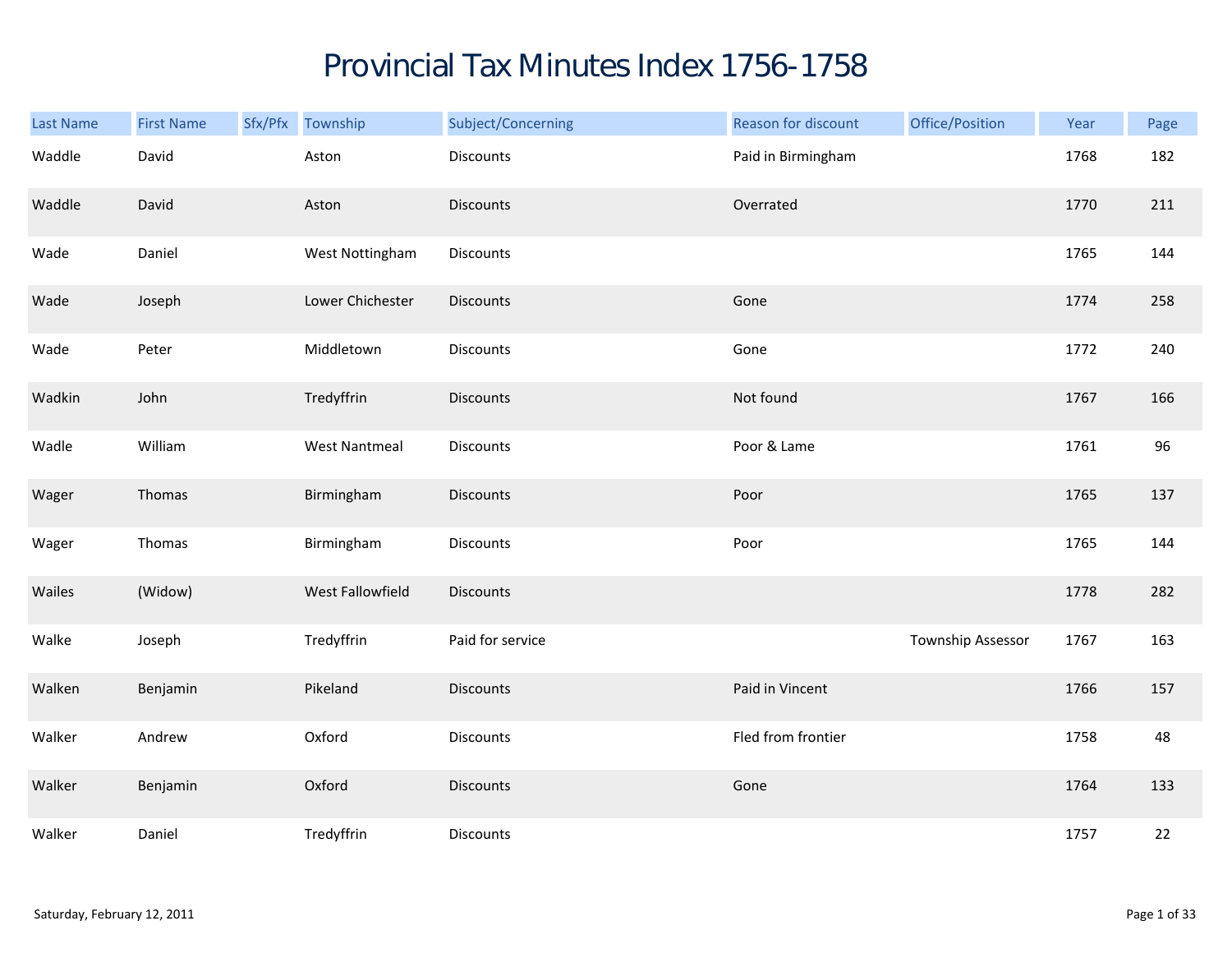| <b>Last Name</b> | <b>First Name</b> | Sfx/Pfx | Township         | Subject/Concerning | Reason for discount              | Office/Position   | Year | Page |
|------------------|-------------------|---------|------------------|--------------------|----------------------------------|-------------------|------|------|
| Walker           | David             |         | London Grove     | <b>Discounts</b>   | Paid in New London               |                   | 1765 | 142  |
| Walker           | Dunbar            |         | Oxford           | Discounts          | Gone                             |                   | 1764 | 133  |
| Walker           | James             |         | Kennett          | <b>Discounts</b>   | Absconded                        |                   | 1770 | 211  |
| Walker           | James             |         | Kennett          | Discounts          | Gone                             |                   | 1771 | 222  |
| Walker           | John              |         | East Fallowfield | Paid for service   |                                  | Township Assessor | 1770 | 206  |
| Walker           | John              |         | Oxford           | Discounts          | Old & Infirm                     |                   | 1771 | 227  |
| Walker           | Joseph            |         | Tredyffrin       | Paid for service   |                                  | Township Assessor | 1766 | 151  |
| Walker           | Joseph            |         | Tredyffrin       | Paid for service   |                                  | Township Assessor | 1768 | 173  |
| Walker           | Joseph            |         | Tredyffrin       | Paid for service   |                                  | Township Assessor | 1769 | 191  |
| Walker           | Joseph            |         | Tredyffrin       | Paid for service   |                                  | Township Assessor | 1770 | 205  |
| Walker           | Joseph            |         | New Garden       | <b>Discounts</b>   | Poor                             |                   | 1771 | 231  |
| Walker           | Joseph            |         | Tredyffrin       | Paid for service   |                                  | Township Assessor | 1776 | 271  |
| Walker           | Michael           |         | Lower Darby      | <b>Discounts</b>   | Mistake                          |                   | 1764 | 131  |
| Walker           | Nathaniel         |         | Londonderry      | Discounts          | Overrated, Broke or<br>Absconded |                   | 1770 | 212  |
| Walker           | Samuel            |         | Chester          | <b>Discounts</b>   | Absconded                        |                   | 1764 | 130  |
| Walker           | William           |         | East Marlborough | Discounts          | Gone                             |                   | 1774 | 256  |
| Walker           | William           |         | East Marlborough | Discounts          | Gone                             |                   | 1775 | 265  |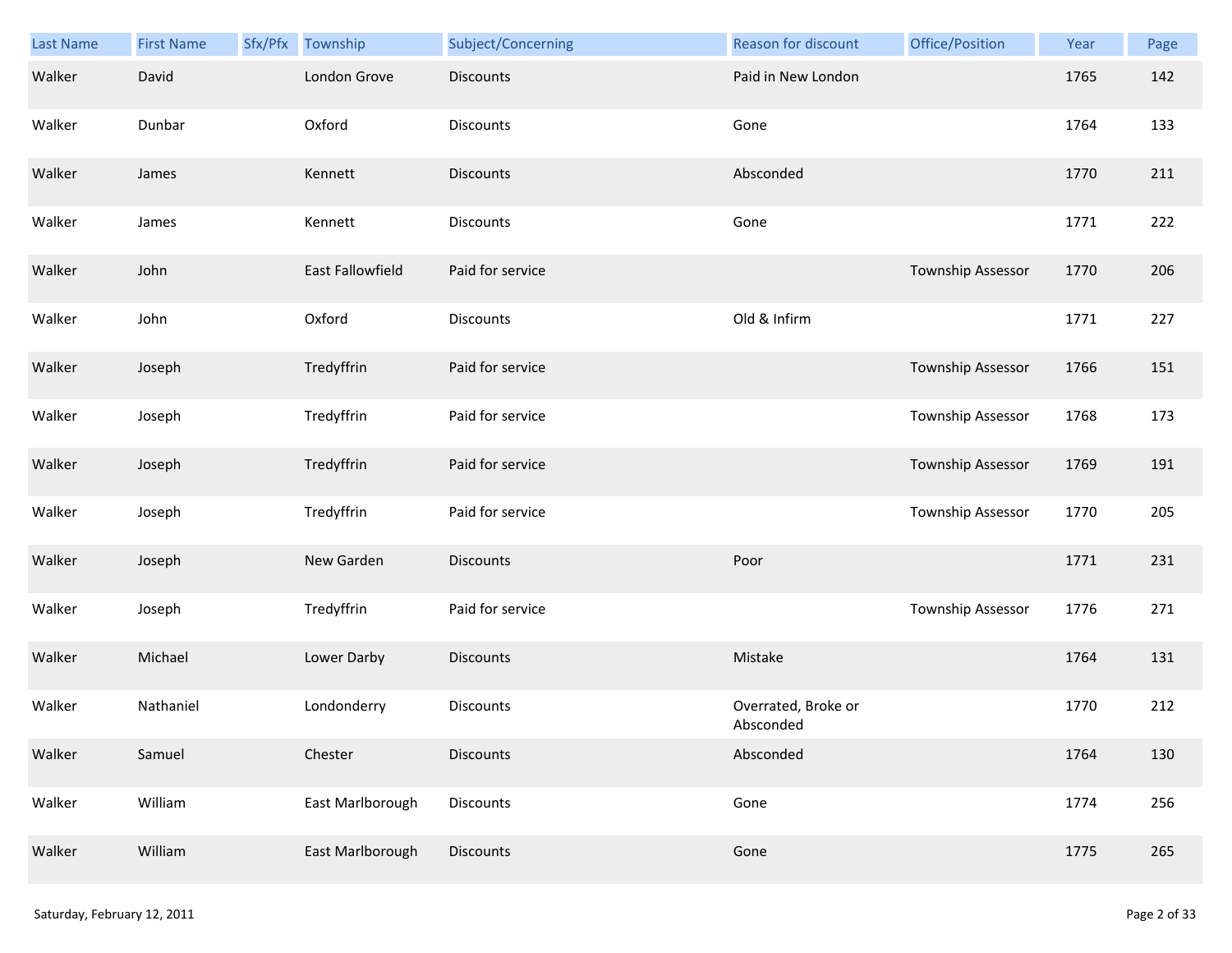| Last Name | <b>First Name</b> | Sfx/Pfx | Township                | Subject/Concerning              | Reason for discount | Office/Position | Year | Page |
|-----------|-------------------|---------|-------------------------|---------------------------------|---------------------|-----------------|------|------|
| Wallace   | Archibald         |         | Uwchlan                 | Discounts                       | Bound               |                 | 1767 | 167  |
| Wallace   | Frederick         |         | <b>East Nantmeal</b>    | <b>Discounts</b>                | Married             |                 | 1772 | 234  |
| Wallace   | John              |         | West Caln               | Neglected or refused to pay tax |                     |                 | 1758 | 47   |
| Wallace   | Oliver            |         | East Caln               | <b>Discounts</b>                | Poor                |                 | 1772 | 242  |
| Wallace   | Robert            |         | Radnor                  | Discounts                       | Absconded           |                 | 1762 | 107  |
| Wallace   | Robert            |         | Tredyffrin              | <b>Discounts</b>                | Absconded           |                 | 1762 | 109  |
| Wallace   | Samuel            |         | <b>East Nantmeal</b>    | <b>Discounts</b>                | Absconded           |                 | 1773 | 247  |
| Wallace   | Samuel            |         | <b>Upper Chichester</b> | Discounts                       | Poor                |                 | 1773 | 250  |
| Wallace   | Samuel            |         | <b>East Nantmeal</b>    | <b>Discounts</b>                | Gone                |                 | 1774 | 257  |
| Wallace   | William           |         | <b>East Nantmeal</b>    | <b>Discounts</b>                | Married             |                 | 1757 | 24   |
| Wallace   | William           |         | Londonderry             | Discounts                       | Gone                |                 | 1771 | 224  |
| Wallar    | William           |         | West Nottingham         | <b>Discounts</b>                | Absconded or Gone   |                 | 1768 | 187  |
| Wallas    | Hugh              |         | East Nantmeal           | Discounts                       | Not found           |                 | 1771 | 226  |
| Wallax    | Andrew            |         | East Nottingham         | <b>Discounts</b>                | Poor                |                 | 1762 | 104  |
| Walleigh  | George            |         | <b>East Nantmeal</b>    | Discounts                       | Absconded           |                 | 1773 | 247  |
| Walter    | John              |         | Concord                 | <b>Discounts</b>                | Lame                |                 | 1758 | 41   |
| Walter    | John              |         | Aston                   | Discounts                       | Absconded           |                 | 1761 | 100  |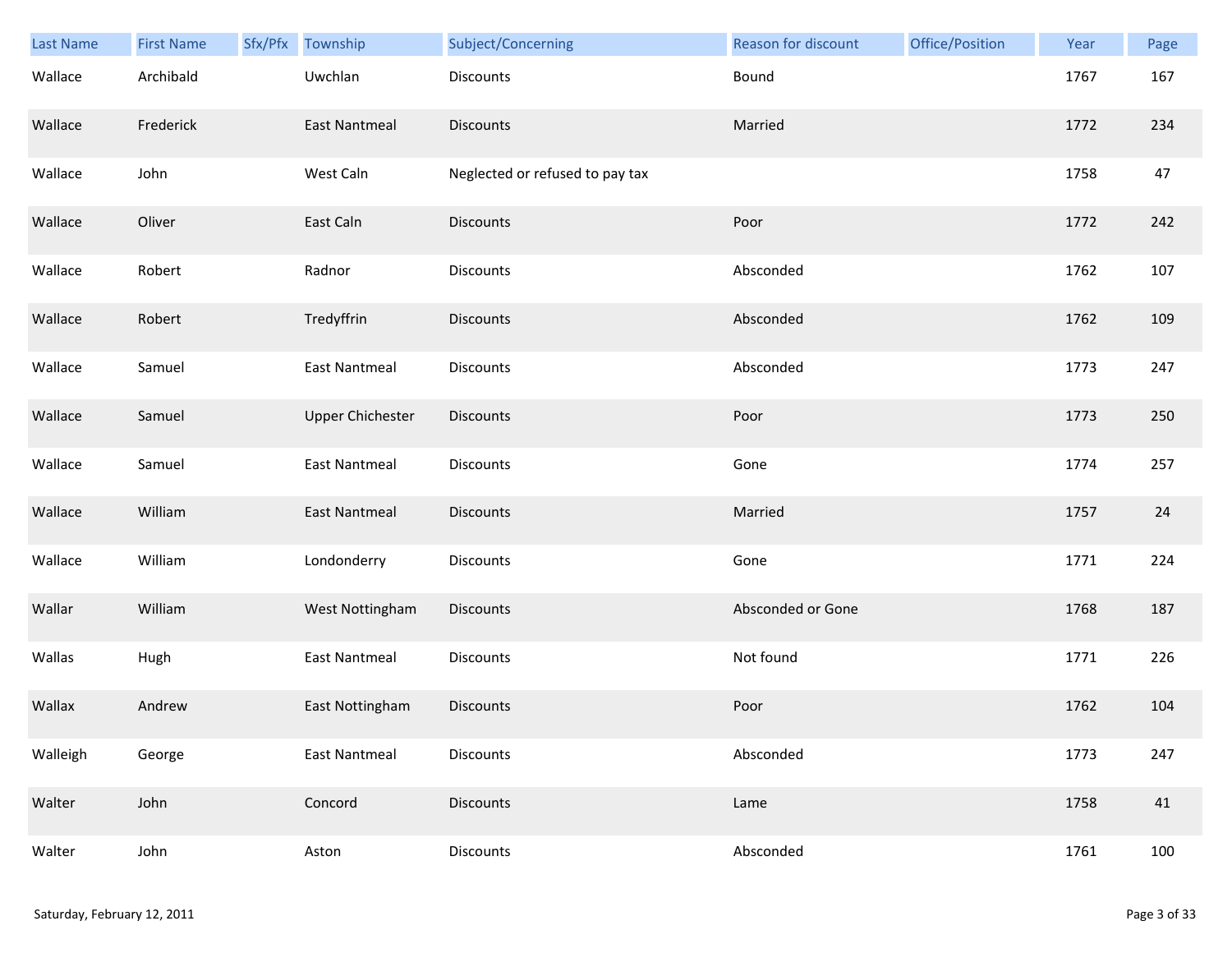| Last Name | <b>First Name</b> | Sfx/Pfx Township        | Subject/Concerning                    | Reason for discount            | Office/Position   | Year | Page |
|-----------|-------------------|-------------------------|---------------------------------------|--------------------------------|-------------------|------|------|
| Walter    | John              | <b>Upper Chichester</b> | <b>Discounts</b>                      | Absconded                      |                   | 1770 | 215  |
| Walter    | Thomas            |                         | Allowed payment for tax not recovered |                                |                   | 1772 | 234  |
| Wamsley   | Jonathan          | Lower Darby             | Discounts                             | Dead                           |                   | 1769 | 199  |
| Ward      | Job               | Londonderry             | Discounts                             | Poor                           |                   | 1769 | 197  |
| Ward      | Michael           | London Grove            | Discounts                             | Poor                           |                   | 1769 | 195  |
| Warliter  | Bastian           | Tredyffrin              | Discounts                             | Poor                           |                   | 1763 | 115  |
| Warner    | Jacob             | Haverford               |                                       | Gone                           |                   | 1761 | 100  |
| Warner    | James             | Chester                 | Discounts                             | Under age                      |                   | 1768 | 176  |
| Warner    | John              | Vincent                 | <b>Discounts</b>                      | Not found                      |                   | 1761 | 98   |
| Warner    | John              | Kennett                 | Discounts                             | In Wilmington                  |                   | 1767 | 168  |
| Warnock   | Thomas            | East Caln               | Discounts                             | Enlisted, Absconded or<br>Poor |                   | 1778 | 281  |
| Waters    | Thomas            | Tredyffrin              | Paid for service                      |                                | Township Assessor | 1759 | 55   |
| Watkin    | Peter             | Vincent                 | Discounts                             | Poor                           |                   | 1770 | 212  |
| Watkin    | Thomas            | Tredyffrin              | Discounts                             | Gone                           |                   | 1770 | 211  |
| Watkin    | Thomas            | Tredyffrin              | <b>Discounts</b>                      | Poor                           |                   | 1770 | 211  |
| Wats      | John              | <b>Upper Darby</b>      | Discounts                             | Not found                      |                   | 1769 | 200  |
| Watson    | David             | East Nottingham         | Discounts                             | Absconded                      |                   | 1759 | 66   |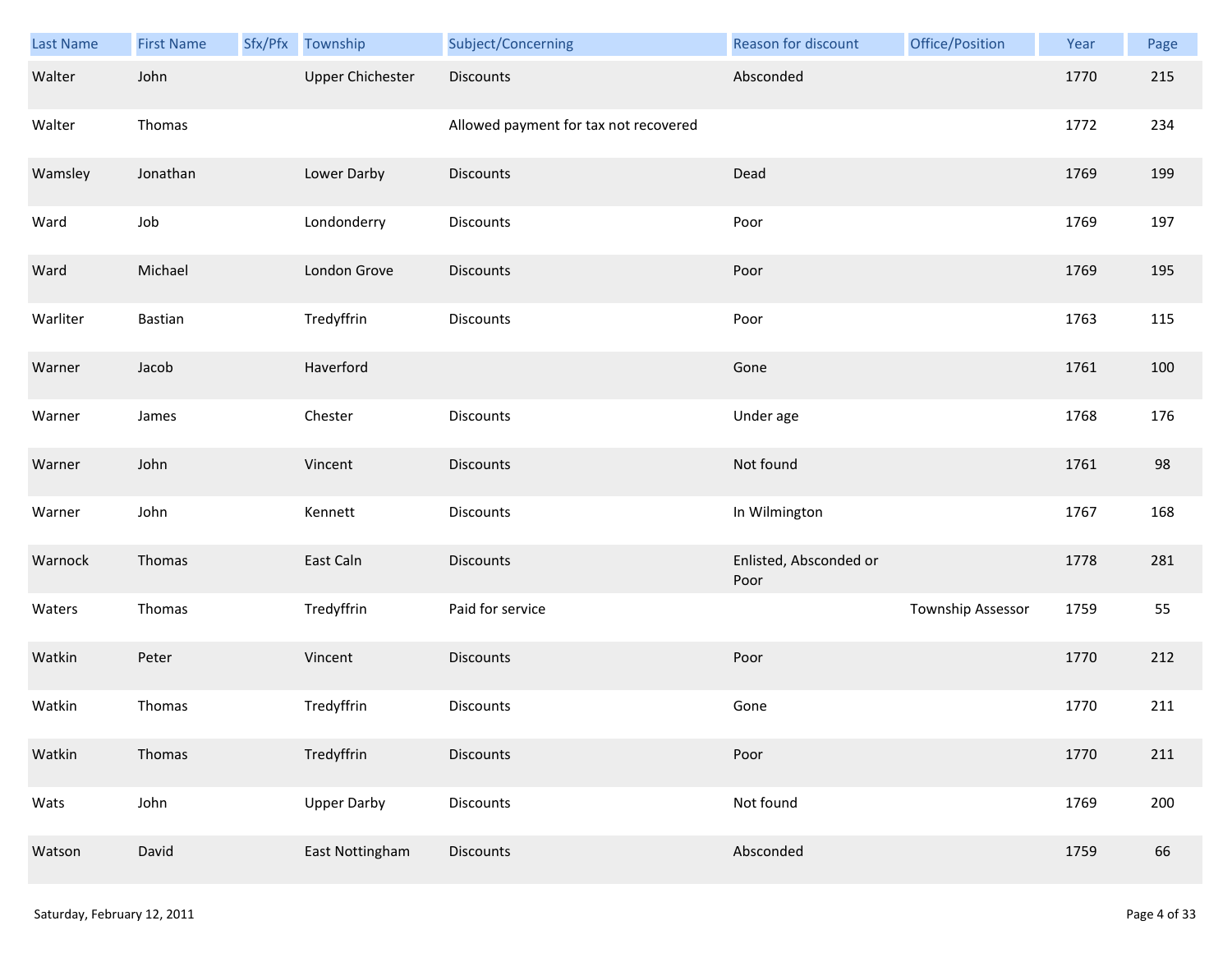| Last Name | <b>First Name</b> | Sfx/Pfx Township | Subject/Concerning                    | Reason for discount                         | Office/Position | Year | Page |
|-----------|-------------------|------------------|---------------------------------------|---------------------------------------------|-----------------|------|------|
| Watson    | James             | Newlin           | <b>Discounts</b>                      | Absconded                                   |                 | 1762 | 109  |
| Watson    | John              | West Fallowfield | <b>Discounts</b>                      | Overrated                                   |                 | 1758 | 32   |
| Watson    | John              | Chester          | Discounts                             | Leg broke                                   |                 | 1769 | 197  |
| Watson    | John              | Chester          | <b>Discounts</b>                      | Gone                                        |                 | 1770 | 215  |
| Watson    | Moses             | Aston            | Discounts                             |                                             |                 | 1764 | 130  |
| Watson    | Thomas            | Kennett          | <b>Discounts</b>                      | Enlisted, Absconded or<br>Poor              |                 | 1778 | 281  |
| Watson    | William           | Chester          | Discounts                             | Not found                                   |                 | 1768 | 185  |
| Watson    | William           | Chester          | Discounts                             | Gone                                        |                 | 1770 | 215  |
| Watt      | David             | Kennett          | Discounts                             | Gone                                        |                 | 1773 | 247  |
| Watt      | David             | Oxford           | <b>Discounts</b>                      |                                             |                 | 1775 | 264  |
| Watt      | John              | West Nottingham  | Discounts                             | Absconded & Gone to<br>Virginia or Maryland |                 | 1772 | 243  |
| Watts     |                   | Kennett          | <b>Discounts</b>                      | For stock                                   |                 | 1760 | 74   |
| Watts     | Samuel            | East Nantmeal    | Discounts                             | Under age                                   |                 | 1772 | 234  |
| Waugh     | David             | Easttown         | <b>Discounts</b>                      | Fled from Indians                           |                 | 1759 | 62   |
| Waugh     | David             | Easttown         | Discounts                             | Absconded                                   |                 | 1760 | 82   |
| Waver     | Coluntine         | Chester          | House where next meeting will be held |                                             |                 | 1762 | 105  |
| Way       | Caleb             | West Caln        | Discounts                             | Overrated                                   |                 | 1772 | 236  |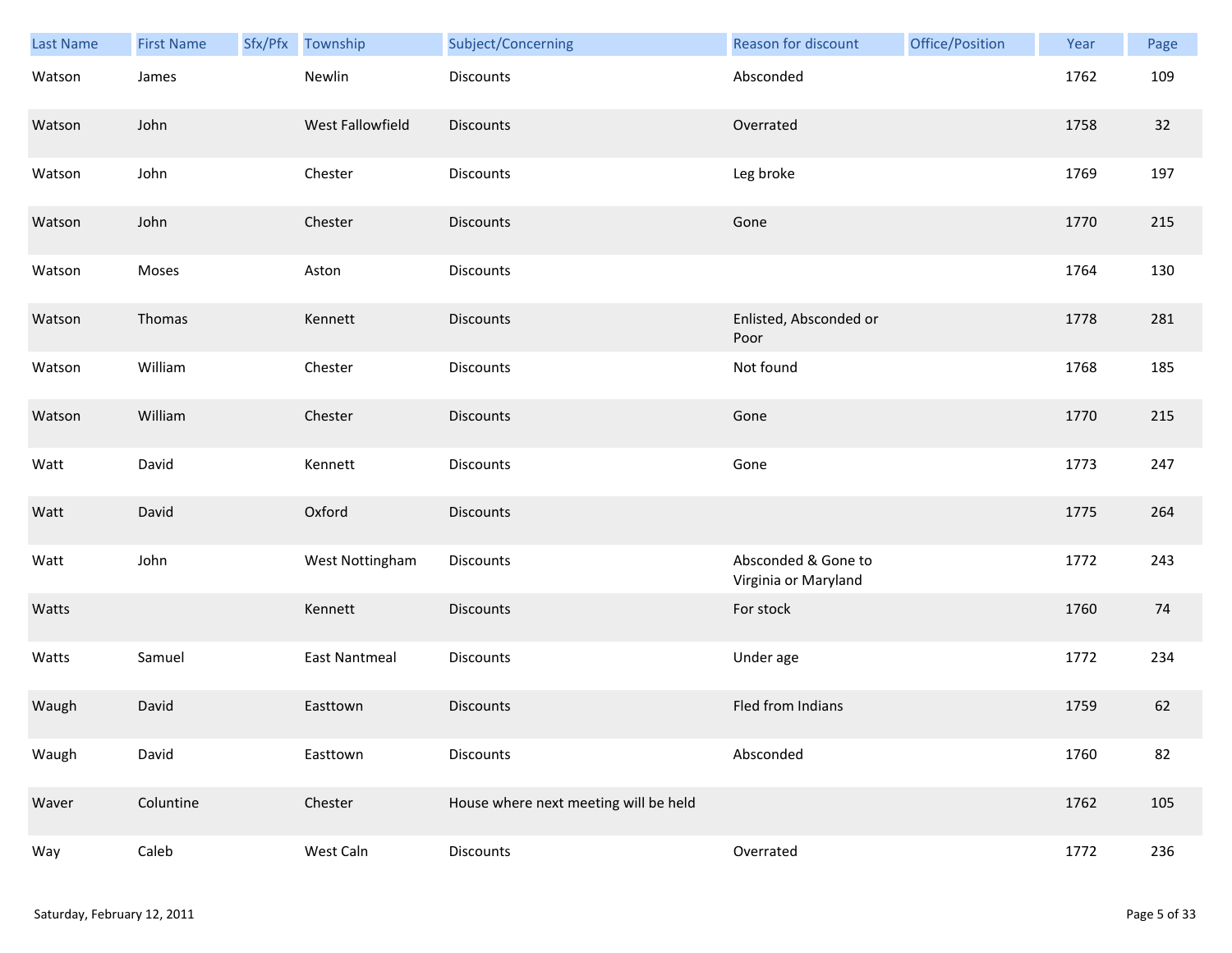| Last Name | <b>First Name</b> | Sfx/Pfx | Township   | Subject/Concerning                    | Reason for discount        | Office/Position        | Year | Page |
|-----------|-------------------|---------|------------|---------------------------------------|----------------------------|------------------------|------|------|
| Way       | Caleb             |         | West Caln  | House where next meeting will be held |                            |                        | 1772 | 241  |
| Way       | Caleb             |         | West Caln  | Paid for service                      |                            | Township Assessor      | 1775 | 261  |
| Way       | Isaac             |         | Sadsbury   | <b>Discounts</b>                      | Absconded                  |                        | 1759 | 63   |
| Way       | James             |         | Kennett    | <b>Discounts</b>                      | In Wilmington              |                        | 1767 | 168  |
| Way       | John              |         | Kennett    | <b>Discounts</b>                      | Stock belonging to his son |                        | 1760 | 76   |
| Wayde     | Peter             |         | Middletown | <b>Discounts</b>                      | Gone                       |                        | 1773 | 250  |
| Wayne     | Anthony           |         | Easttown   | Paid for service                      |                            | Township Assessor      | 1768 | 173  |
| Wayne     | Anthony           |         | Easttown   | Paid for service                      |                            | Township Assessor      | 1769 | 191  |
| Wayne     | Anthony           |         |            | Present at meeting                    |                            | <b>County Assessor</b> | 1769 | 202  |
| Wayne     | Anthony           |         |            | Present at meeting                    |                            | <b>County Assessor</b> | 1770 | 204  |
| Wayne     | Anthony           |         |            | Present at meeting                    |                            | <b>County Assessor</b> | 1770 | 205  |
| Wayne     | Anthony           |         |            | Present at meeting                    |                            | <b>County Assessor</b> | 1770 | 206  |
| Wayne     | Anthony           |         |            | Present at meeting                    |                            | <b>County Assessor</b> | 1770 | 208  |
| Wayne     | Anthony           |         |            | Present at meeting                    |                            | <b>County Assessor</b> | 1770 | 212  |
| Wayne     | Anthony           |         |            | Present at meeting                    |                            | <b>County Assessor</b> | 1770 | 216  |
| Wayne     | Anthony           |         |            | Present at meeting                    |                            | <b>County Assessor</b> | 1771 | 218  |
| Wayne     | Anthony           |         |            | Present at meeting                    |                            | <b>County Assessor</b> | 1771 | 229  |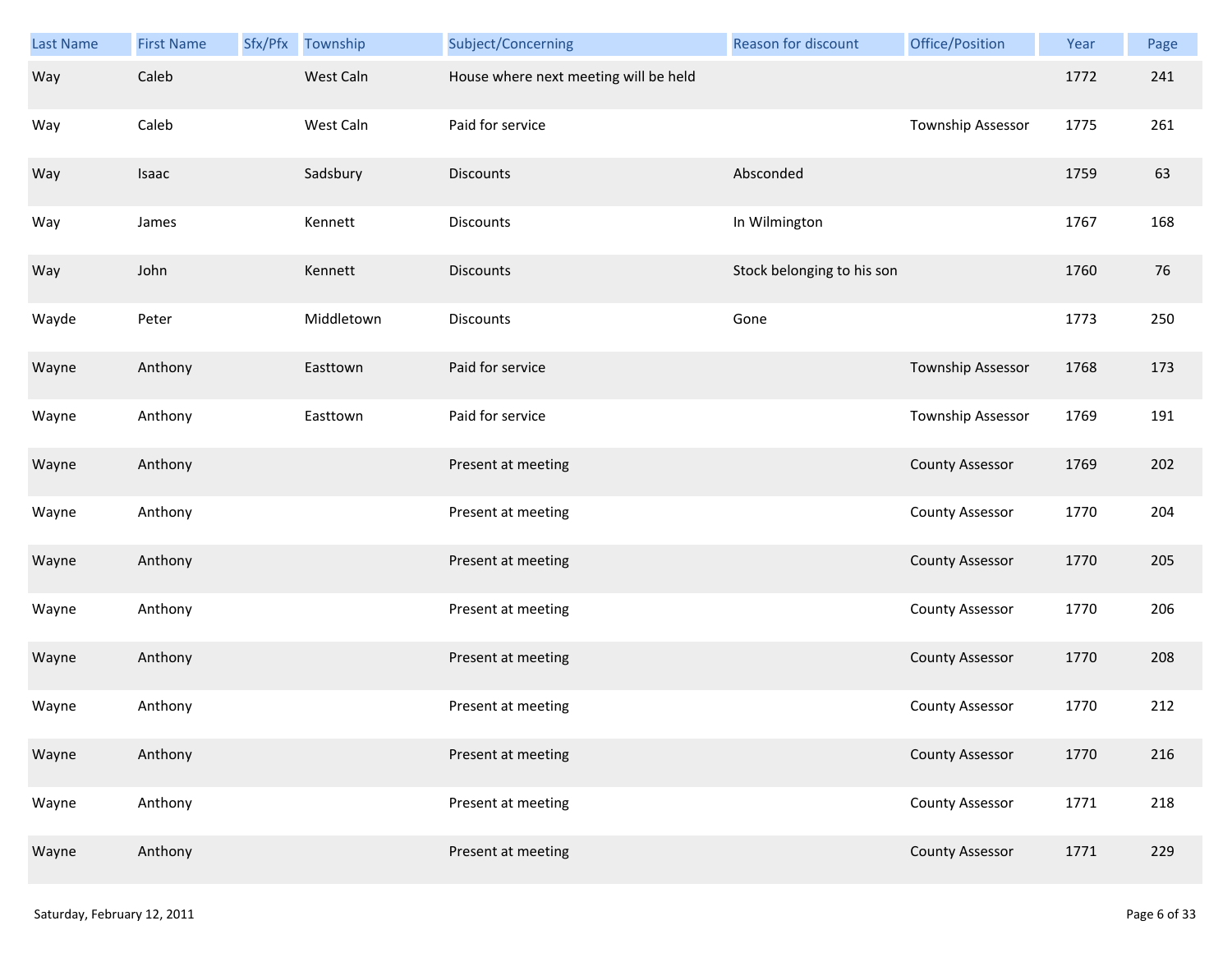| <b>Last Name</b> | <b>First Name</b> | Sfx/Pfx | Township          | Subject/Concerning                    | Reason for discount | Office/Position   | Year | Page |
|------------------|-------------------|---------|-------------------|---------------------------------------|---------------------|-------------------|------|------|
| Wayne            | Michael           |         | Easttown          | Paid for service                      |                     | Township Assessor | 1767 | 167  |
| Weatherby        | Benjamin          |         | Easttown          | Paid for service                      |                     | Township Assessor | 1760 | 77   |
| Weatherby        | Benjamin          |         | Easttown          | Discounts                             |                     |                   | 1765 | 145  |
| Weatherby        | David             |         | Easttown          | <b>Discounts</b>                      |                     |                   | 1765 | 145  |
| Weave            | Valentine         |         | Chester           | House where next meeting will be held |                     |                   | 1773 | 251  |
| Weaver           | Isaac             |         | Nether Providence | Paid for service                      |                     | Township Assessor | 1759 | 61   |
| Weaver           | Valentine         |         | Chester           | House where next meeting will be held |                     |                   | 1761 | 100  |
| Weaver           | Valentine         |         | Chester           | House where next meeting will be held |                     |                   | 1761 | 101  |
| Weaver           | Valentine         |         | Chester           | House where next meeting will be held |                     |                   | 1761 | 101  |
| Weaver           | Valentine         |         | Chester           | House where next meeting will be held |                     |                   | 1761 | 93   |
| Weaver           | Valentine         |         | Chester           | House where next meeting will be held |                     |                   | 1761 | 95   |
| Weaver           | Valentine         |         |                   | House where next meeting will be held |                     |                   | 1761 | 96   |
| Weaver           | Valentine         |         | Chester           | House where next meeting will be held |                     |                   | 1762 | 103  |
| Weaver           | Valentine         |         | Chester           | House where next meeting will be held |                     |                   | 1762 | 107  |
| Weaver           | Valentine         |         | Chester           | House where next meeting will be held |                     |                   | 1762 | 112  |
| Weaver           | Valentine         |         | Chester           | House where next meeting will be held |                     |                   | 1763 | 113  |
| Weaver           | Valentine         |         | Chester           | House where next meeting will be held |                     |                   | 1764 | 125  |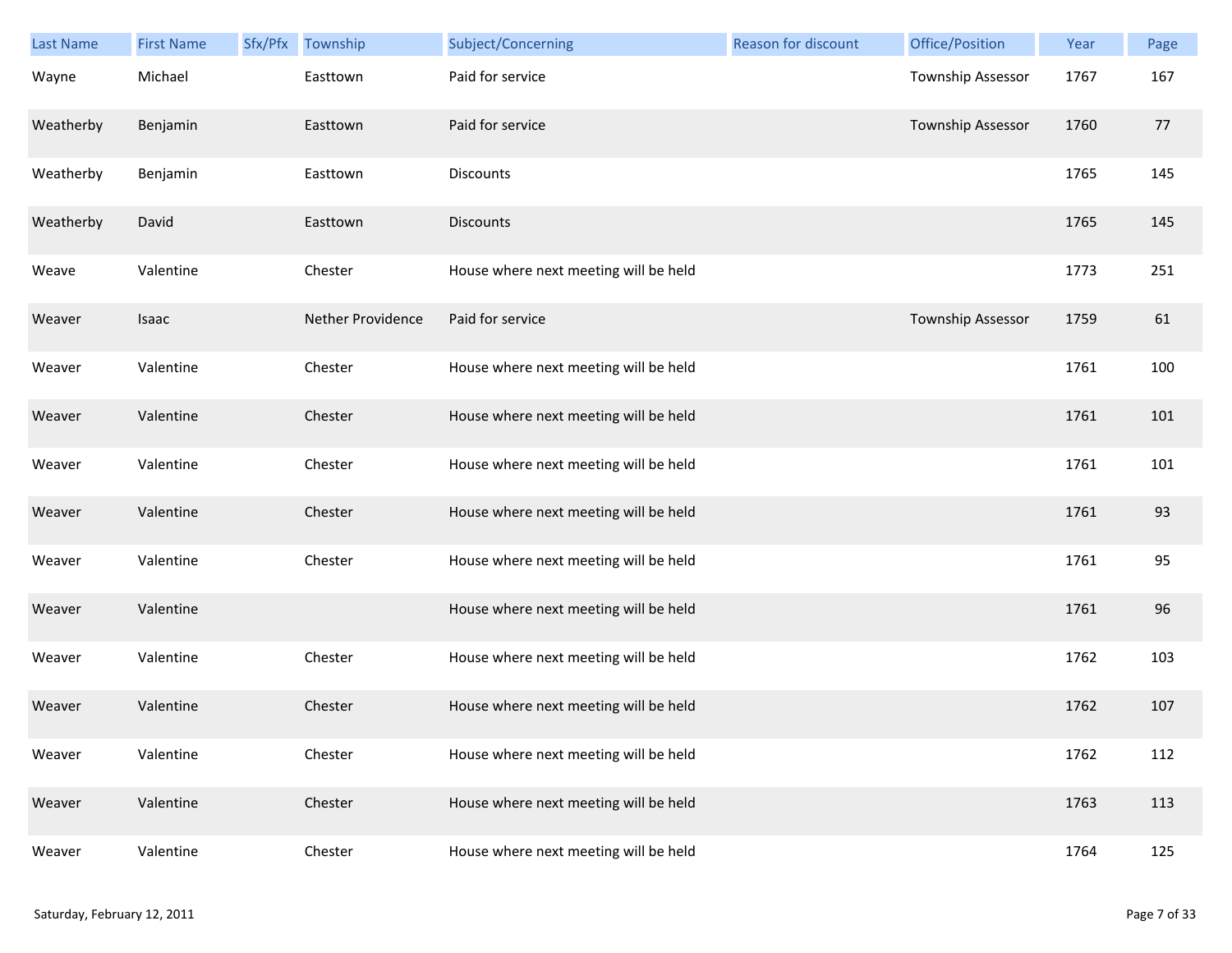| Last Name | <b>First Name</b> | Sfx/Pfx Township | Subject/Concerning                    | <b>Reason for discount</b> | Office/Position   | Year | Page |
|-----------|-------------------|------------------|---------------------------------------|----------------------------|-------------------|------|------|
| Weaver    | Valentine         | Chester          | House where appeals will be held      |                            |                   | 1764 | 137  |
| Weaver    | Valentine         | Chester          | House where next meeting will be held |                            |                   | 1765 | 142  |
| Weaver    | Valentine         | Chester          | House where next meeting will be held |                            |                   | 1765 | 146  |
| Weaver    | Valentine         | Chester          | House where next meeting will be held |                            |                   | 1765 | 147  |
| Weaver    | Valentine         | Chester          | House where meeting held              |                            |                   | 1768 | 174  |
| Weaver    | Valentine         | Chester          | House where meeting held              |                            |                   | 1768 | 181  |
| Weaver    | Valentine         | Chester          | House where meeting held              |                            |                   | 1768 | 188  |
| Weaver    | Valentine         | Chester          | House where next meeting will be held |                            |                   | 1769 | 202  |
| Weaver    | Valentine         | Concord          | <b>Discounts</b>                      | Poor                       |                   | 1770 | 209  |
| Weaver    | Valentine         | Chester          | House where next meeting will be held |                            |                   | 1770 | 215  |
| Weaver    | Valentine         | Chester          | House where next meeting will be held |                            |                   | 1770 | 215  |
| Weaver    | Valentine         | Chester          | <b>Discounts</b>                      |                            |                   | 1772 | 236  |
| Weaver    | Valentine         | Chester          | House where next meeting will be held |                            |                   | 1772 | 241  |
| Webb      | Isaac             | East Whiteland   | House where meeting held              |                            |                   | 1772 | 232  |
| Webb      | James             | Birmingham       | Warrant granted against               |                            |                   | 1758 | 52   |
| Webb      | James             | London Grove     | Discounts                             | Overrated                  |                   | 1759 | 59   |
| Webb      | Stephen           | Kennett          | Paid for service                      |                            | Township Assessor | 1768 | 181  |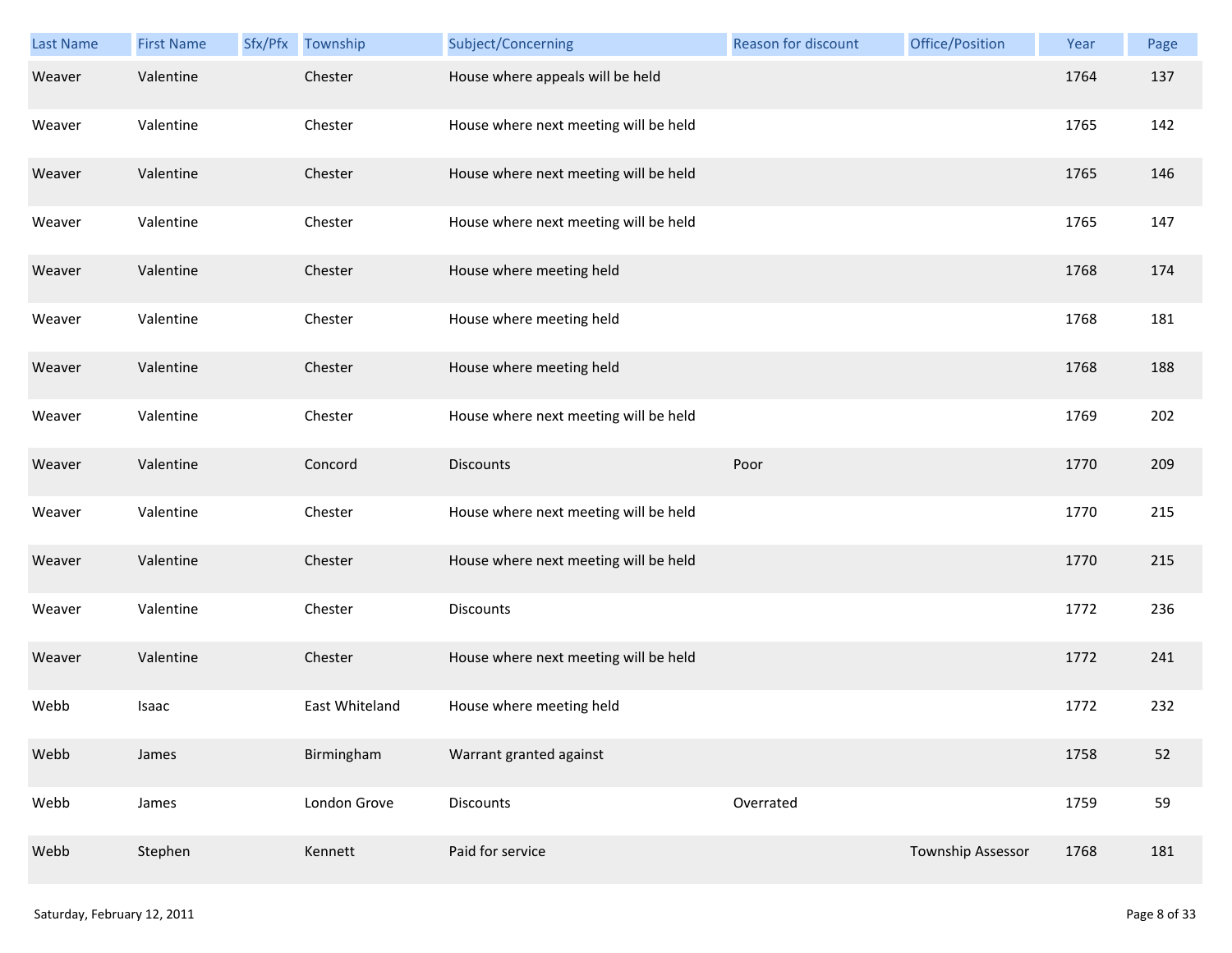| <b>Last Name</b> | <b>First Name</b> | Sfx/Pfx | Township         | Subject/Concerning     | Reason for discount | Office/Position          | Year | Page |
|------------------|-------------------|---------|------------------|------------------------|---------------------|--------------------------|------|------|
| Webb             | Stephen           |         | Kennett          | <b>Discounts</b>       | Overrated           |                          | 1769 | 192  |
| Webb             | Stephen           |         | Pennsbury        | <b>Discounts</b>       | Overrated           |                          | 1773 | 249  |
| Webb             | Stephen           |         | Pennsbury        | Paid for service       |                     | Township Assessor        | 1775 | 261  |
| Weber            | Benjamin          |         | Lower Darby      | <b>Discounts</b>       |                     |                          | 1764 | 127  |
| Weber            | Valentine         |         | Concord          | <b>Discounts</b>       | Poor                |                          | 1769 | 197  |
| Webster          | John              |         | East Marlborough | Paid for service       |                     | <b>Township Assessor</b> | 1762 | 103  |
| Webster          | John              |         |                  |                        |                     | <b>County Assessor</b>   | 1765 | 146  |
| Webster          | John              |         |                  | Not present at meeting |                     | <b>County Assessor</b>   | 1765 | 146a |
| Webster          | John              |         |                  | Not present at meeting |                     | <b>County Assessor</b>   | 1765 | 147  |
| Webster          | John              |         |                  | Paid for service       |                     | <b>County Assessor</b>   | 1766 | 155  |
| Webster          | John              |         |                  | Present at meeting     |                     | <b>County Assessor</b>   | 1766 | 161  |
| Webster          | John              |         |                  | Present at meeting     |                     | <b>County Assessor</b>   | 1767 | 165  |
| Webster          | John              |         |                  | Paid for service       |                     | <b>County Assessor</b>   | 1767 | 165  |
| Webster          | John              |         |                  | Present at meeting     |                     | <b>County Assessor</b>   | 1767 | 168  |
| Webster          | John              |         |                  | Present at meeting     |                     | <b>County Assessor</b>   | 1767 | 171  |
| Webster          | John              |         |                  | Paid for service       |                     | <b>County Assessor</b>   | 1768 | 175  |
| Webster          | John              |         |                  | Present at meeting     |                     | <b>County Assessor</b>   | 1768 | 181  |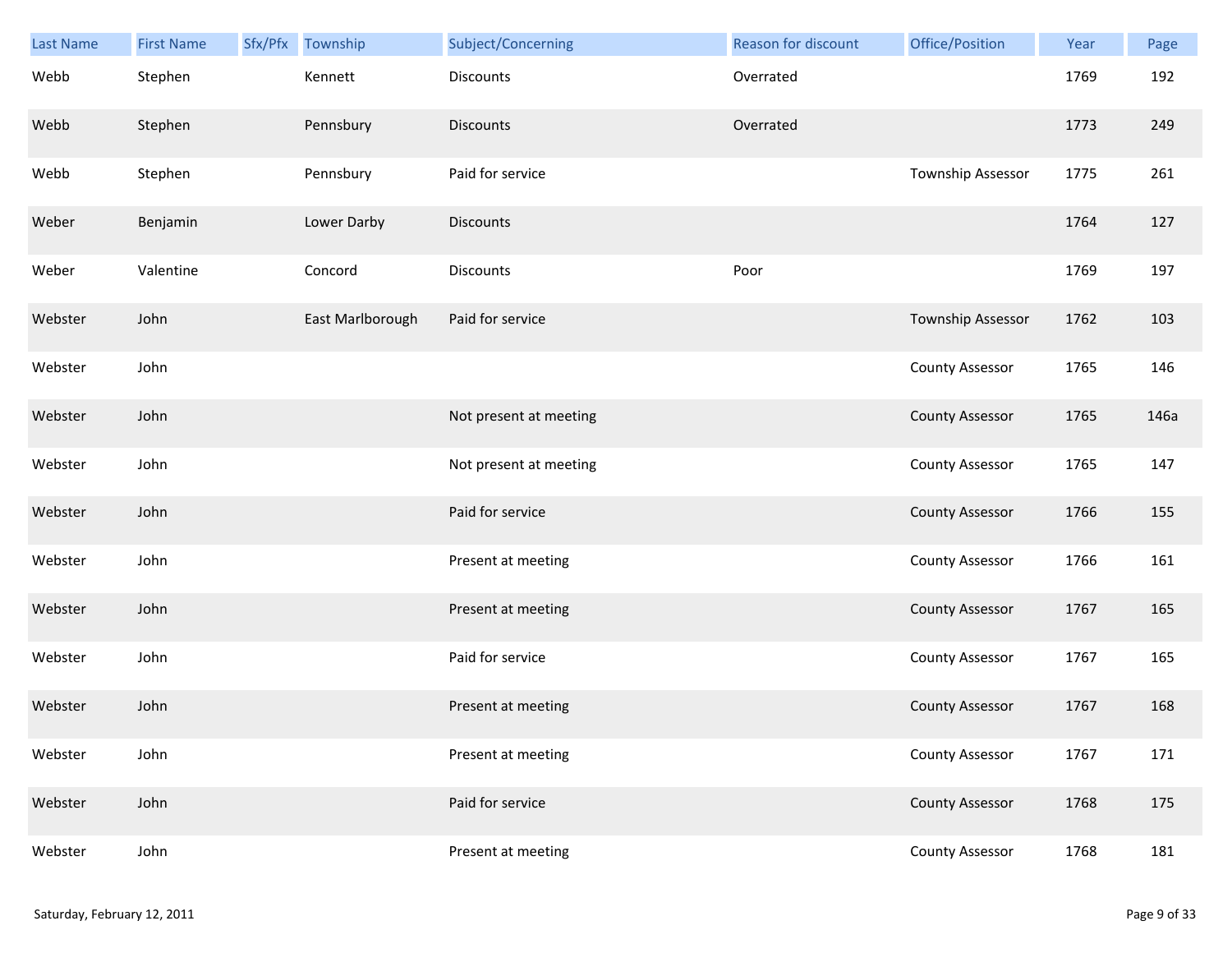| Last Name | <b>First Name</b> | Sfx/Pfx Township | Subject/Concerning | Reason for discount            | Office/Position | Year | Page |
|-----------|-------------------|------------------|--------------------|--------------------------------|-----------------|------|------|
| Webster   | John              |                  | Present at meeting |                                | Commissioner    | 1768 | 188  |
| Webster   | John              |                  | Present at meeting |                                | Commissioner    | 1768 | 188  |
| Webster   | John              |                  | Present at meeting |                                | Commissioner    | 1769 | 190  |
| Webster   | John              |                  | Present at meeting |                                | Commissioner    | 1769 | 193  |
| Webster   | John              |                  | Present at meeting |                                | Commissioner    | 1769 | 194  |
| Webster   | John              |                  | Present at meeting |                                | Commissioner    | 1769 | 198  |
| Webster   | John              |                  | Present at meeting |                                | Commissioner    | 1769 | 202  |
| Webster   | John              |                  | Present at meeting |                                | Commissioner    | 1770 | 204  |
| Webster   | John              |                  | Present at meeting |                                | Commissioner    | 1770 | 206  |
| Webster   | John              |                  | Present at meeting |                                | Commissioner    | 1770 | 208  |
| Webster   | John              |                  | Present at meeting |                                | Commissioner    | 1770 | 212  |
| Webster   | John              |                  | Present at meeting |                                | Commissioner    | 1770 | 215  |
| Webster   | John              |                  | Present at meeting |                                | Commissioner    | 1770 | 216  |
| Webster   | John              |                  | Present at meeting |                                | Commissioner    | 1770 | 216  |
| Webster   | John              |                  | Present at meeting |                                | Commissioner    | 1771 | 218  |
| Webster   | John              |                  | Present at meeting |                                | Commissioner    | 1771 | 222  |
| Weldern   | Joseph            | Chester          | <b>Discounts</b>   | Paid elsewhere or<br>Absconded |                 | 1774 | 258  |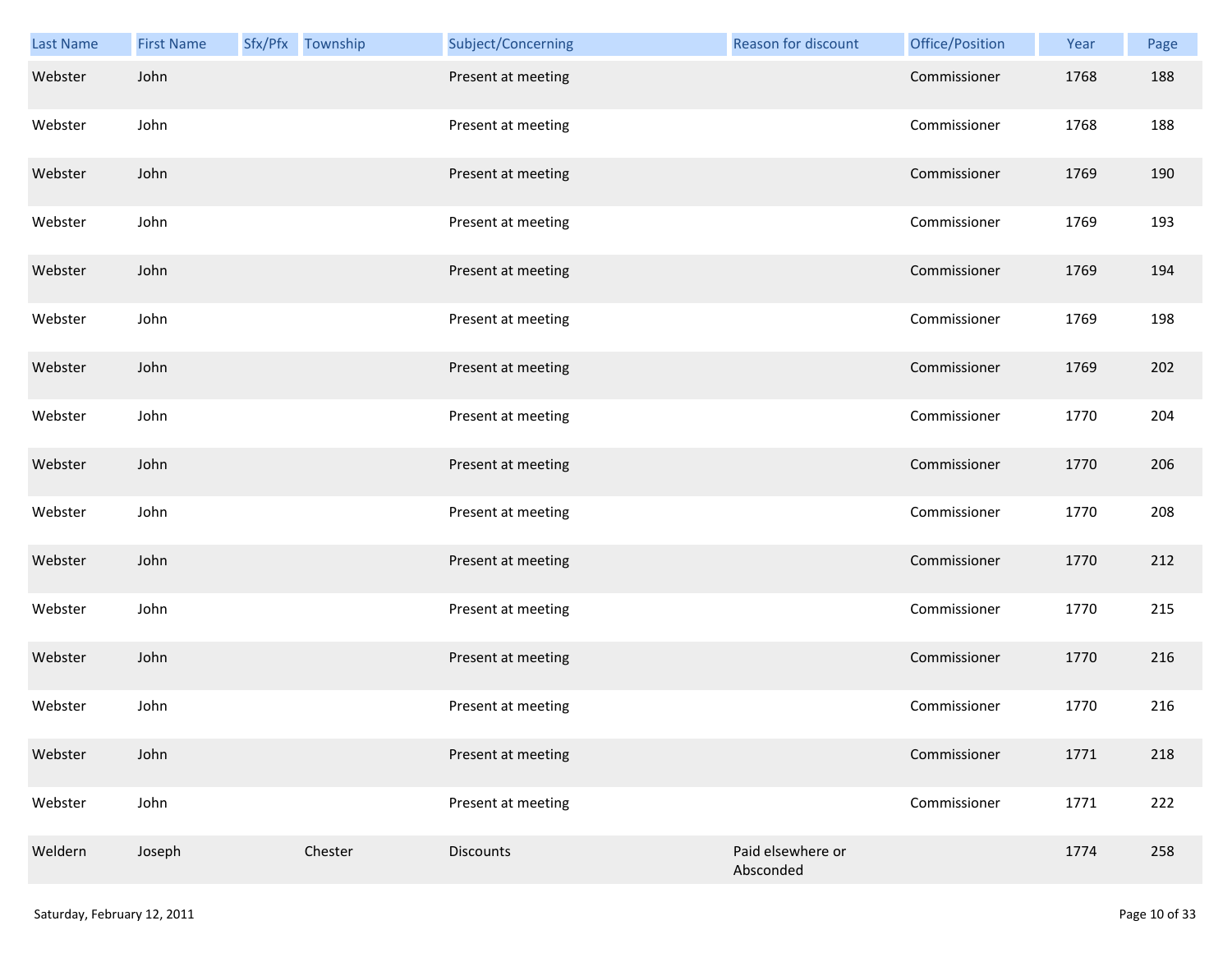| <b>Last Name</b> | <b>First Name</b> | Sfx/Pfx | Township         | Subject/Concerning | <b>Reason for discount</b>     | Office/Position | Year | Page |
|------------------|-------------------|---------|------------------|--------------------|--------------------------------|-----------------|------|------|
| Weldon           | Benjamin          |         | Upper Chichester | <b>Discounts</b>   | Overrated                      |                 | 1763 | 117  |
| Wells            | David             | Heirs   | West Fallowfield | <b>Discounts</b>   | Died insolvent                 |                 | 1765 | 139  |
| Wells            | David             | Heirs   | West Fallowfield | Discounts          | Not found                      |                 | 1766 | 157  |
| Wells            | David             |         | West Fallowfield | <b>Discounts</b>   |                                |                 | 1767 | 169  |
| Wells            | Isaac             |         | East Bradford    | Discounts          | For his stock & absconded      |                 | 1760 | 79   |
| Wells            | James             |         | Coventry         | <b>Discounts</b>   | Bound himself apprentice       |                 | 1757 | 13   |
| Welsh            | George            |         | West Nottingham  | <b>Discounts</b>   | Absconded                      |                 | 1770 | 213  |
| Welsh            | James             |         | West Nottingham  | Discounts          | Dead                           |                 | 1758 | 38   |
| Welsh            | John              |         | East Marlborough | <b>Discounts</b>   | Paid in Newlin                 |                 | 1770 | 208  |
| Welsh            | Joseph            |         | Oxford           | <b>Discounts</b>   |                                |                 | 1775 | 264  |
| Welsh            | Michael           |         | London Britain   | <b>Discounts</b>   | Absconded                      |                 | 1759 | 68   |
| Welsh            | William           |         | Chester          | <b>Discounts</b>   | Paid elsewhere or<br>Absconded |                 | 1774 | 258  |
| Wert             | George            |         | Coventry         | Discounts          | Poor or Insolvent              |                 | 1768 | 182  |
| Werts            | Peter             |         | Vincent          | <b>Discounts</b>   | Married & Gone                 |                 | 1761 | 98   |
| Wesenburger      | Peter             |         |                  |                    |                                |                 | 1759 | 66   |
| West             | Francis           |         | East Bradford    | <b>Discounts</b>   | Ran away                       |                 | 1772 | 240  |
| West             | Hugh              |         | West Nottingham  | <b>Discounts</b>   | Gone out of the county         |                 | 1770 | 209  |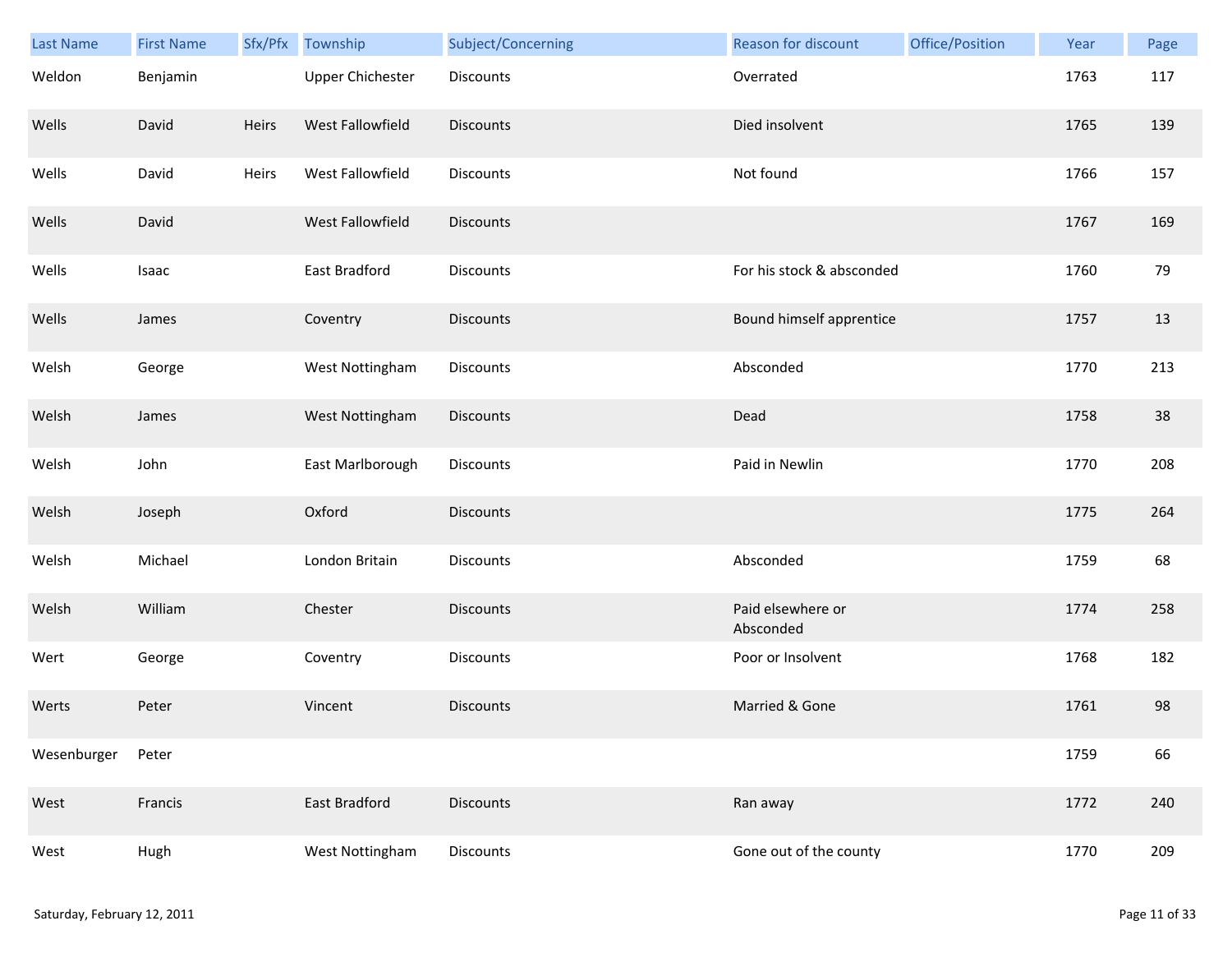| Last Name | <b>First Name</b> | Sfx/Pfx | Township        | Subject/Concerning                    | Reason for discount | Office/Position   | Year | Page |
|-----------|-------------------|---------|-----------------|---------------------------------------|---------------------|-------------------|------|------|
| West      | James             |         | New Garden      | <b>Discounts</b>                      | Not free 6 months   |                   | 1770 | 210  |
| West      | John              |         | West Nottingham | Discounts                             | Poor                |                   | 1770 | 209  |
| Wetherby  | David             |         | Marple          | <b>Discounts</b>                      | Absconded           |                   | 1769 | 200  |
| Wetherby  | Whitehead         |         | Easttown        | Discounts                             |                     |                   | 1772 | 239  |
| Wetherby  | William           |         | Tredyffrin      | <b>Discounts</b>                      | Under age           |                   | 1773 | 249  |
| Whan      | John              |         | London Britain  | Paid for service                      |                     | Township Assessor | 1763 | 117  |
| Whan      | John              |         | London Britain  | <b>Discounts</b>                      | Over the line       |                   | 1770 | 216  |
| Whelan    | Dennis            |         | Uwchlan         | House where appeals will be held      |                     |                   | 1763 | 124  |
| Whelan    | Dennis            |         | Uwchlan         | House where next meeting will be held |                     |                   | 1764 | 125  |
| Whelan    | Dennis            |         | Uwchlan         | Paid for service                      |                     | Township Assessor | 1766 | 150  |
| Whelan    | Dennis            |         | Uwchlan         | Paid for service                      |                     | Township Assessor | 1767 | 163  |
| Whelan    | Dennis            |         | Uwchlan         | Discounts                             | Loss                |                   | 1769 | 196  |
| Wherry    | David             |         | East Nottingham | Paid for service                      |                     | Township Assessor | 1768 | 173  |
| Whippoe   | John              |         | Whiteland       | Neglected or refused to pay tax       |                     |                   | 1758 | 48   |
| Whippoe   | Joseph            |         | Ridley          | <b>Discounts</b>                      | Enlisted            |                   | 1760 | 80   |
| Whisler   | Gasper            |         | East Whiteland  | Discounts                             | Poor                |                   | 1772 | 239  |
| Whistler  | Gasper            |         | Pikeland        | Discounts                             | Poor                |                   | 1762 | 110  |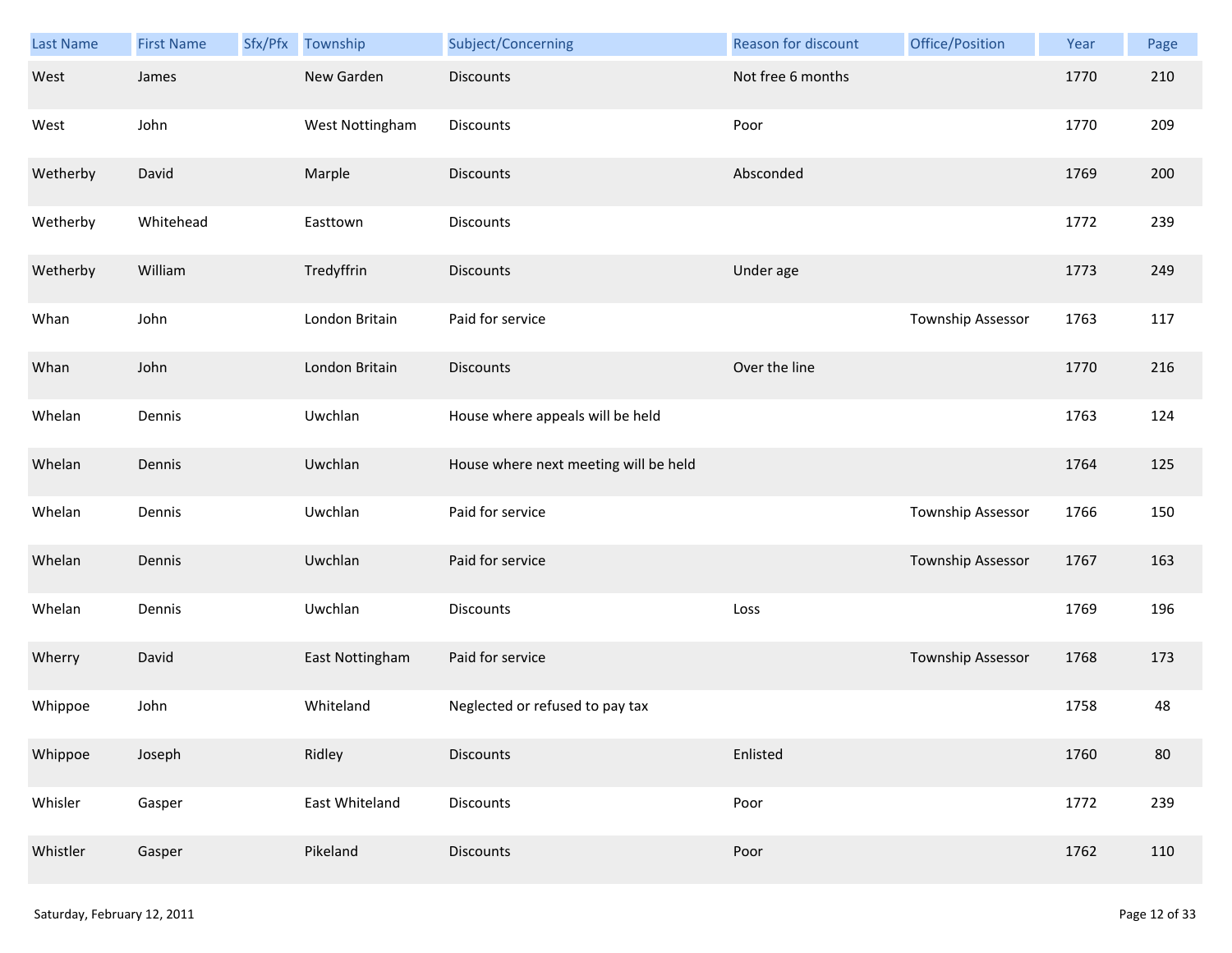| <b>Last Name</b> | <b>First Name</b> | Sfx/Pfx | Township         | Subject/Concerning                     | <b>Reason for discount</b>                  | Office/Position          | Year | Page |
|------------------|-------------------|---------|------------------|----------------------------------------|---------------------------------------------|--------------------------|------|------|
| White            | Charles           |         | New London       | <b>Discounts</b>                       | Overrated                                   |                          | 1757 | 25   |
| White            | Charles           |         | East Nottingham  | <b>Discounts</b>                       |                                             |                          | 1765 | 139  |
| White            | Davis             |         |                  | Chosen to be assessor for ensuing year |                                             | <b>County Assessor</b>   | 1758 | 51   |
| White            | James             |         | Charlestown      | <b>Discounts</b>                       | Insolvent                                   |                          | 1768 | 187  |
| White            | John              |         | Kennett          | <b>Discounts</b>                       | Absconded                                   |                          | 1758 | 46   |
| White            | John              |         | East Nottingham  |                                        |                                             | <b>Township Assessor</b> | 1760 | 84   |
| White            | John              | Jr.     | Oxford           |                                        |                                             | <b>Township Assessor</b> | 1760 | 84   |
| White            | John              |         | Oxford           | Paid for service                       |                                             | Township Assessor        | 1761 | 95   |
| White            | John              |         | East Nottingham  | Paid for service                       |                                             | Township Assessor        | 1761 | 97   |
| White            | John              |         | East Caln        | <b>Discounts</b>                       | Old & Poor                                  |                          | 1768 | 183  |
| White            | John              |         | West Nottingham  | Discounts                              | Absconded & Gone to<br>Virginia or Maryland |                          | 1772 | 243  |
| White            | Josiah            |         | Lower Chichester | Discounts                              | Gone                                        |                          | 1774 | 258  |
| White            | Margaret          |         | Oxford           | <b>Discounts</b>                       | Overrated                                   |                          | 1756 | 3    |
| White            | Nathaniel         |         |                  | Present at meeting                     |                                             | <b>County Assessor</b>   | 1757 | 24   |
| White            | Nathaniel         |         |                  | Present at meeting                     |                                             | <b>County Assessor</b>   | 1757 | 27   |
| White            | Nathaniel         |         |                  | Present at meeting                     |                                             | <b>County Assessor</b>   | 1757 | 31   |
| White            | Nathaniel         |         |                  | Present at meeting                     |                                             | <b>County Assessor</b>   | 1758 | 32   |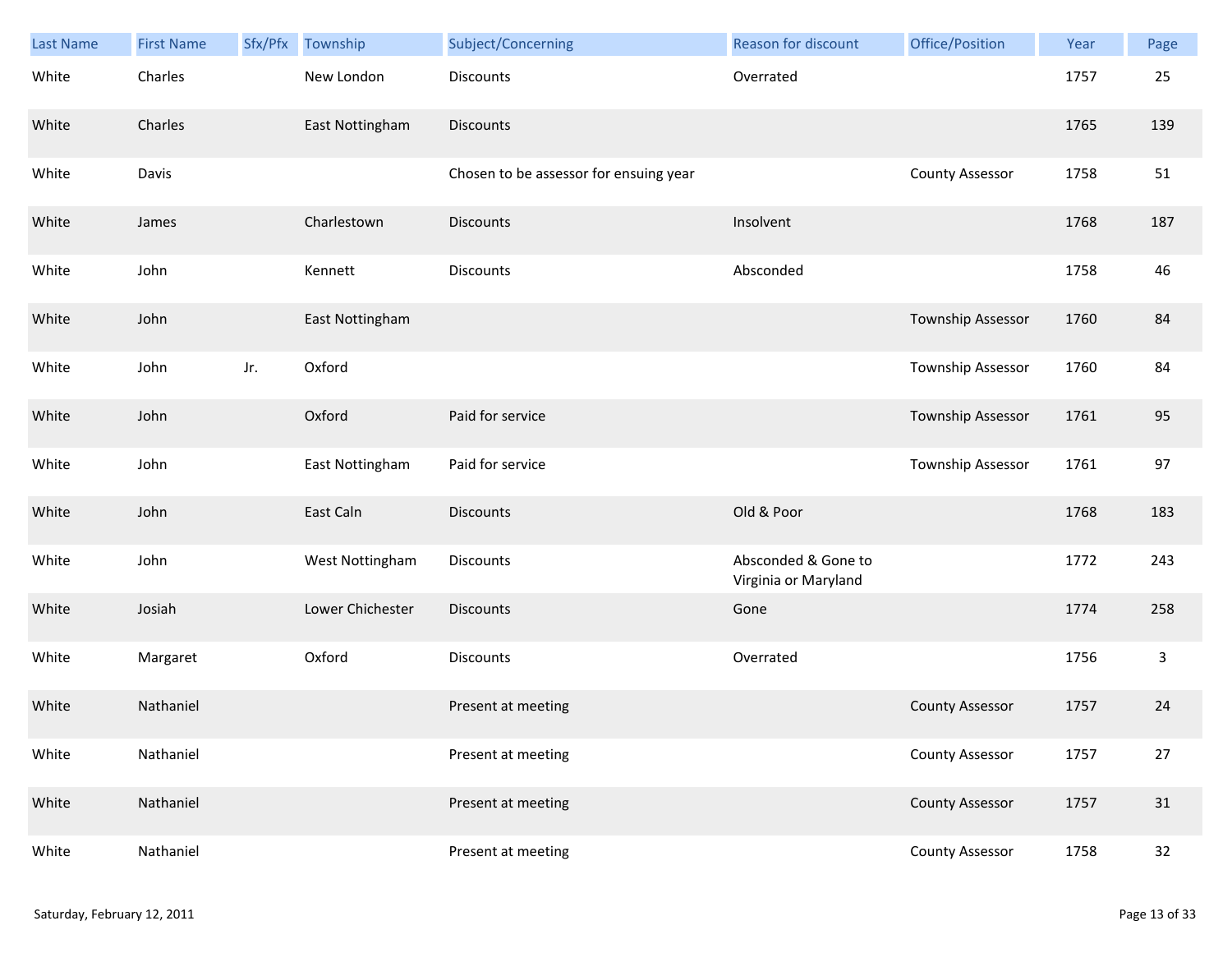| Last Name | <b>First Name</b> | Sfx/Pfx Township | Subject/Concerning                     | <b>Reason for discount</b> | Office/Position        | Year | Page |
|-----------|-------------------|------------------|----------------------------------------|----------------------------|------------------------|------|------|
| White     | Nathaniel         |                  | Present at meeting                     |                            | <b>County Assessor</b> | 1758 | 33   |
| White     | Nathaniel         |                  | Present at meeting                     |                            | <b>County Assessor</b> | 1758 | 35   |
| White     | Nathaniel         |                  | Present at meeting                     |                            | <b>County Assessor</b> | 1758 | 36   |
| White     | Nathaniel         |                  | Present at meeting                     |                            | <b>County Assessor</b> | 1758 | 37   |
| White     | Nathaniel         |                  | Present at meeting                     |                            | <b>County Assessor</b> | 1758 | 39   |
| White     | Nathaniel         |                  | Present at meeting                     |                            | <b>County Assessor</b> | 1758 | 40   |
| White     | Nathaniel         |                  | Present at meeting                     |                            | <b>County Assessor</b> | 1758 | 41   |
| White     | Nathaniel         |                  | Present at meeting                     |                            | <b>County Assessor</b> | 1758 | 43   |
| White     | Nathaniel         |                  | Paid for service                       |                            | Commissioner           | 1758 | 44   |
| White     | Nathaniel         |                  | Present at meeting                     |                            | <b>County Assessor</b> | 1758 | 45   |
| White     | Nathaniel         |                  | Present at meeting                     |                            | <b>County Assessor</b> | 1758 | 47   |
| White     | Nathaniel         |                  | Present at meeting                     |                            | <b>County Assessor</b> | 1758 | 49   |
| White     | Nathaniel         |                  | Present at meeting                     |                            | <b>County Assessor</b> | 1758 | 50   |
| White     | Nathaniel         |                  | Chosen to be assessor for ensuing year |                            | <b>County Assessor</b> | 1758 | 51   |
| White     | Nathaniel         |                  | Present at meeting                     |                            | <b>County Assessor</b> | 1758 | 52   |
| White     | Nathaniel         |                  | Present at meeting                     |                            | <b>County Assessor</b> | 1758 | 53   |
| White     | Nathaniel         |                  | Present at meeting                     |                            | <b>County Assessor</b> | 1759 | 54   |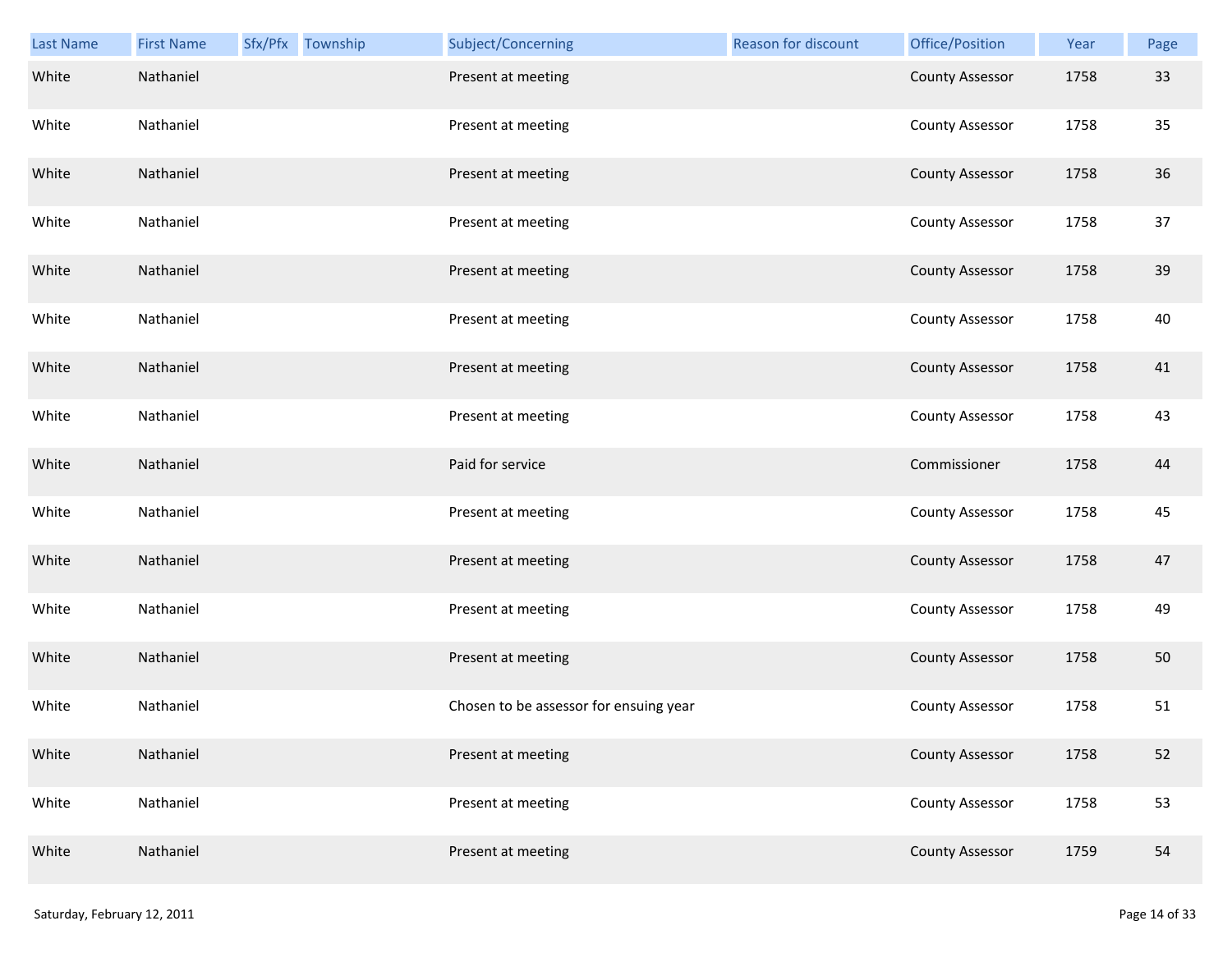| Last Name | <b>First Name</b> | Sfx/Pfx Township | Subject/Concerning | <b>Reason for discount</b> | Office/Position        | Year | Page   |
|-----------|-------------------|------------------|--------------------|----------------------------|------------------------|------|--------|
| White     | Nathaniel         |                  | Present at meeting |                            | <b>County Assessor</b> | 1759 | 55     |
| White     | Nathaniel         |                  | Present at meeting |                            | <b>County Assessor</b> | 1759 | 56     |
| White     | Nathaniel         |                  | Present at meeting |                            | <b>County Assessor</b> | 1759 | 58     |
| White     | Nathaniel         |                  | Present at meeting |                            | <b>County Assessor</b> | 1759 | 61     |
| White     | Nathaniel         |                  | Present at meeting |                            | <b>County Assessor</b> | 1759 | 65     |
| White     | Nathaniel         |                  | Present at meeting |                            | <b>County Assessor</b> | 1759 | 66     |
| White     | Nathaniel         |                  | Present at meeting |                            | <b>County Assessor</b> | 1759 | 69     |
| White     | Nathaniel         |                  | Present at meeting |                            | <b>County Assessor</b> | 1759 | 70     |
| White     | Nathaniel         |                  | Present at meeting |                            | <b>County Assessor</b> | 1760 | 71     |
| White     | Nathaniel         |                  | Present at meeting |                            | <b>County Assessor</b> | 1760 | 73     |
| White     | Nathaniel         |                  | Present at meeting |                            | <b>County Assessor</b> | 1760 | 74     |
| White     | Nathaniel         |                  | Paid for service   |                            | <b>County Assessor</b> | 1760 | 75     |
| White     | Nathaniel         |                  | Present at meeting |                            | <b>County Assessor</b> | 1760 | 78     |
| White     | Nathaniel         |                  | Present at meeting |                            | <b>County Assessor</b> | 1760 | 80     |
| White     | Nathaniel         |                  | Present at meeting |                            | <b>County Assessor</b> | 1760 | 82     |
| White     | Nathaniel         |                  | Present at meeting |                            | <b>County Assessor</b> | 1760 | 83     |
| White     | Nathaniel         |                  | Qualified          |                            | <b>County Assessor</b> | 1760 | $91\,$ |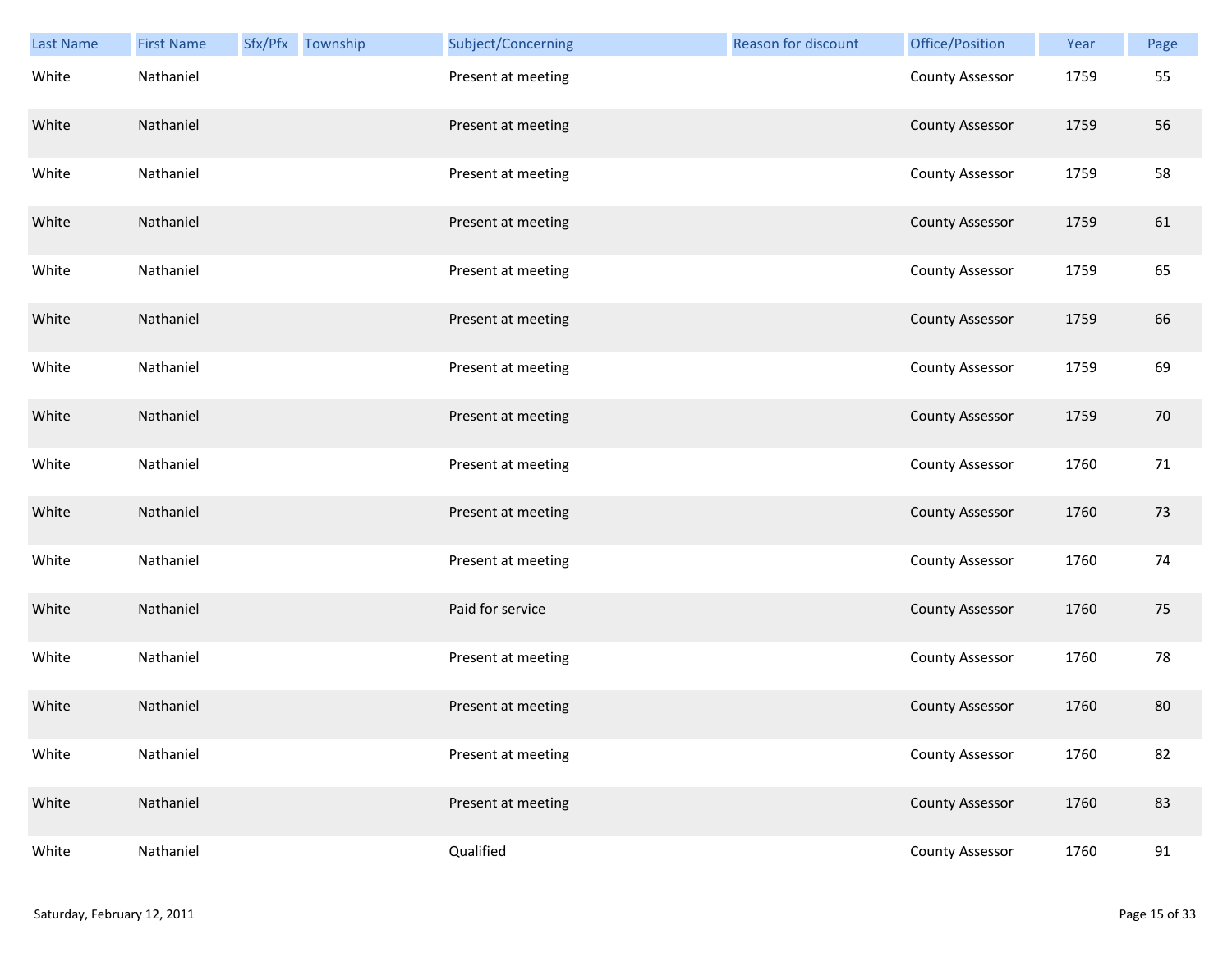| <b>Last Name</b> | <b>First Name</b> | Sfx/Pfx Township | Subject/Concerning | Reason for discount | Office/Position        | Year | Page |
|------------------|-------------------|------------------|--------------------|---------------------|------------------------|------|------|
| White            | Nathaniel         |                  | Present at meeting |                     | <b>County Assessor</b> | 1761 | 92   |
| White            | Nathaniel         |                  | Present at meeting |                     | <b>County Assessor</b> | 1761 | 92   |
| White            | Nathaniel         |                  | Present at meeting |                     | <b>County Assessor</b> | 1761 | 97   |
| White            | Nathaniel         | West Caln        | Paid for service   |                     | Township Assessor      | 1770 | 206  |
| White            | Robert            | Charlestown      | <b>Discounts</b>   | Enlisted &/or Poor  |                        | 1777 | 278  |
| White            | Samuel            | West Nottingham  | Discounts          | Enlisted            |                        | 1758 | 47   |
| White            | Samuel            | Oxford           | <b>Discounts</b>   | Absconded           |                        | 1760 | 79   |
| White            | Samuel            | West Marlborough | Discounts          |                     |                        | 1766 | 156  |
| White            | Samuel            | West Marlborough | <b>Discounts</b>   | Poor                |                        | 1767 | 166  |
| White            | Samuel            | New Garden       | Discounts          | Insolvent           |                        | 1770 | 210  |
| White            | Samuel            | New Garden       | <b>Discounts</b>   | Ran away            |                        | 1771 | 231  |
| White            | Samuel            | Goshen           | Discounts          | Not found           |                        | 1773 | 246  |
| White            | Thomas            | Oxford           | Discounts          | Twice taxed         |                        | 1763 | 114  |
| White            | Thomas            | Goshen           | Discounts          | Gone or Poor        |                        | 1769 | 196  |
| White            | Thomas            | Lower Chichester | Discounts          | Gone                |                        | 1774 | 258  |
| White            | William           | East Bradford    | Discounts          | Not found           |                        | 1761 | 97   |
| White            | William           | Kennett          | Discounts          | Losses              |                        | 1768 | 174  |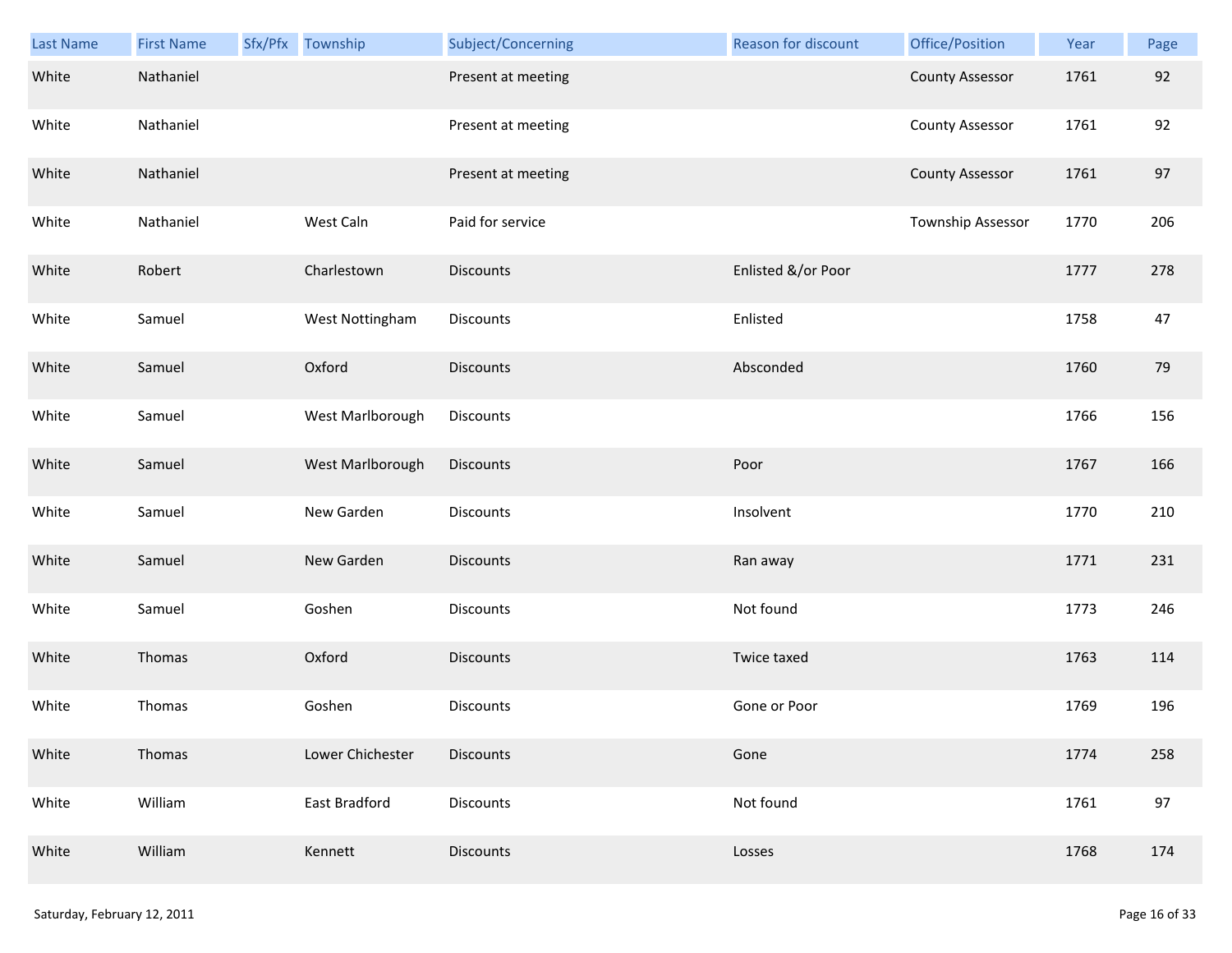| Last Name  | <b>First Name</b> | Sfx/Pfx | Township         | Subject/Concerning              | Reason for discount | Office/Position          | Year | Page             |
|------------|-------------------|---------|------------------|---------------------------------|---------------------|--------------------------|------|------------------|
| White      | William           |         | Charlestown      | <b>Discounts</b>                | Insolvent           |                          | 1768 | 187              |
| White      | William           |         | Kennett          | <b>Discounts</b>                | Poor & Gone         |                          | 1769 | 199              |
| White      | William           |         | Pennsbury        | Discounts                       | Poor                |                          | 1771 | 225              |
| White      | William           |         | Lower Darby      | <b>Discounts</b>                |                     |                          | 1775 | 269              |
| Whiteacre  | John              |         | East Caln        | <b>Discounts</b>                | Gone to sea         |                          | 1757 | $30\,$           |
| Whiteford  | Charles           |         | Ridley           | <b>Discounts</b>                |                     |                          | 1775 | 265              |
| Whitting   | Benjamin          |         | London Britain   | Paid for service                |                     | Township Assessor        | 1771 | 218              |
| Whitting   | John              |         |                  | Paid for service                |                     |                          | 1772 | 233              |
| Whitting   | John              |         | London Britain   | Paid for service                |                     | Township Assessor        | 1774 | 254              |
| Whitting   | John              |         | London Britain   | Paid for service                |                     | <b>Township Assessor</b> | 1775 | 261              |
| Whitting   | John              |         | London Britain   | Paid for service                |                     | <b>Township Assessor</b> | 1776 | 270              |
| Whitton    | John              |         | London Britain   | Paid for service                |                     | Township Assessor        | 1768 | 173              |
| Whitton    | John              |         |                  | Discounts                       |                     |                          | 1768 | 189              |
| Whorter    | Bastian           |         | Coventry         | <b>Discounts</b>                | Gone                |                          | 1768 | 182              |
| Wickersham | Abel              |         | East Marlborough | Paid for service                |                     | Township Assessor        | 1772 | 232              |
| Wickersham | James             |         | East Marlborough | Neglected or refused to pay tax |                     |                          | 1757 | $\boldsymbol{9}$ |
| Wickersham | James             |         | East Marlborough | Discounts                       |                     |                          | 1769 | 194              |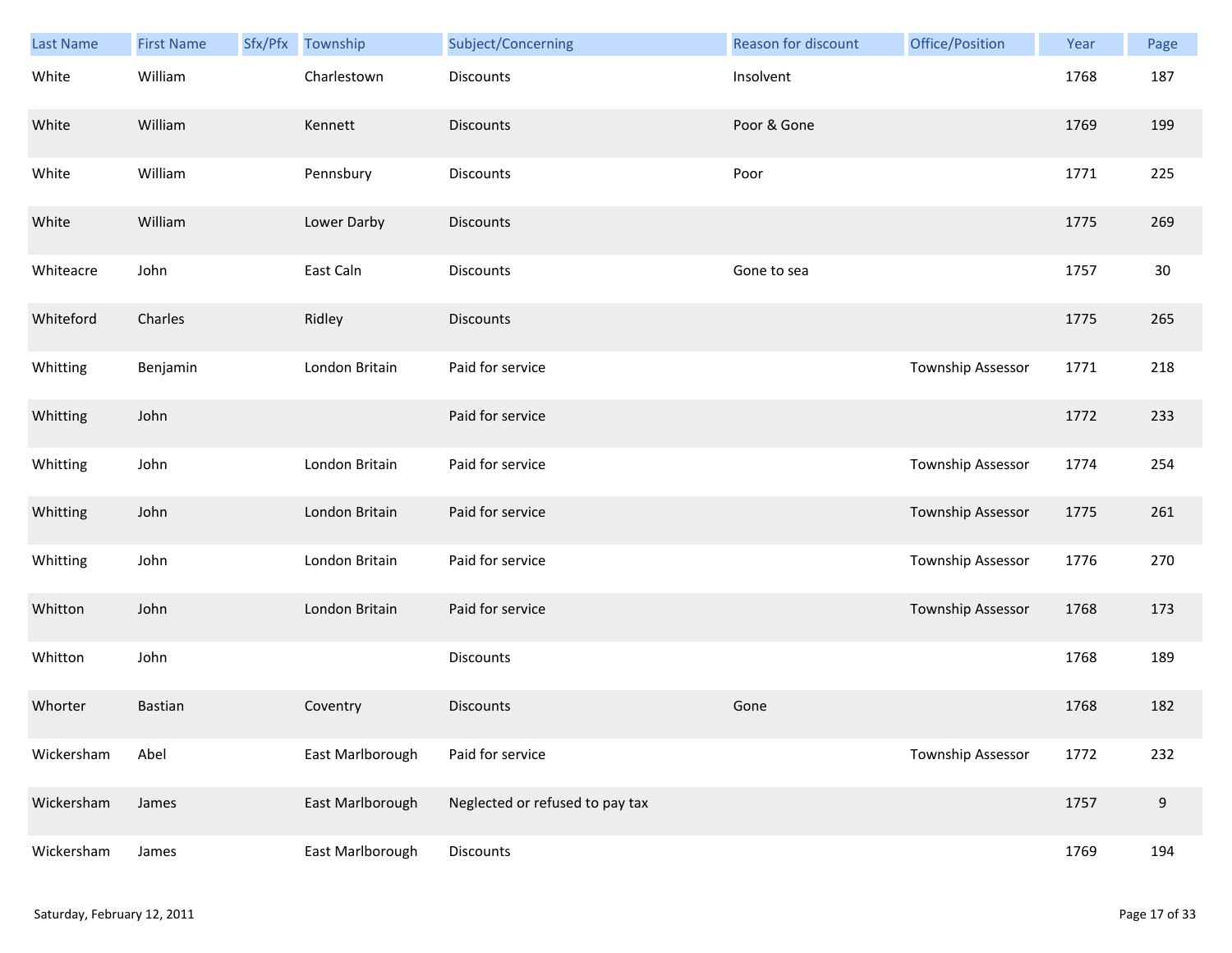| <b>Last Name</b> | <b>First Name</b> | Sfx/Pfx | Township                | Subject/Concerning              | Reason for discount                | Office/Position               | Year | Page           |
|------------------|-------------------|---------|-------------------------|---------------------------------|------------------------------------|-------------------------------|------|----------------|
| Wickersham       | Jesse             |         | East Marlborough        | <b>Discounts</b>                |                                    |                               | 1769 | 194            |
| Wickersham       | John              |         | Londonderry             | Paid for service                |                                    | Township<br>Assessor (Former) | 1775 | 262            |
| Wickersham       | Robert            |         | East Marlborough        | Warrant granted against         |                                    |                               | 1758 | 50             |
| Wickersham       | William           |         | Newlin                  | Paid for service                |                                    | Township Assessor             | 1759 | 64             |
| Wickwier         | Ezekiel           |         | Ridley                  | Discounts                       | Gone                               |                               | 1768 | 185            |
| Widders          | John              |         | Londonderry             | Discounts                       | Not found                          |                               | 1768 | 187            |
| Widdows          | John              |         | Londonderry             | Discounts                       | Not found                          |                               | 1769 | 200            |
| Widowfield       | Peter             |         | <b>Upper Chichester</b> | Discounts                       | In Goal                            |                               | 1763 | 118            |
| Widows           | Ralph             |         | Concord                 | Discounts                       | Gone                               |                               | 1770 | 209            |
| Wilcox           | Prudence          |         | <b>Upper Providence</b> | Discounts                       | Widow with a charge of<br>children |                               | 1773 | 246            |
| Wilcox           | Samuel            |         | Concord                 | Discounts                       | Poor & Helpless                    |                               | 1756 | $\overline{7}$ |
| Wilcox           | Samuel            |         | Edgmont                 | Discounts                       | Mistake                            |                               | 1764 | 126            |
| Wiley            | John              |         | East Caln               | Warrant granted against         |                                    |                               | 1761 | 96             |
| Wiley            | John              |         | West Caln               | Discounts                       | Gone                               |                               | 1766 | 157            |
| Wiley            | John              |         | West Nottingham         | Neglected or refused to pay tax |                                    |                               | 1767 | 169            |
| Wiley            | Thomas            |         | London Grove            | <b>Discounts</b>                | Absconded                          |                               | 1770 | 212            |
| Wiley            | William           |         | <b>West Nantmeal</b>    | Discounts                       | Absconded                          |                               | 1767 | 169            |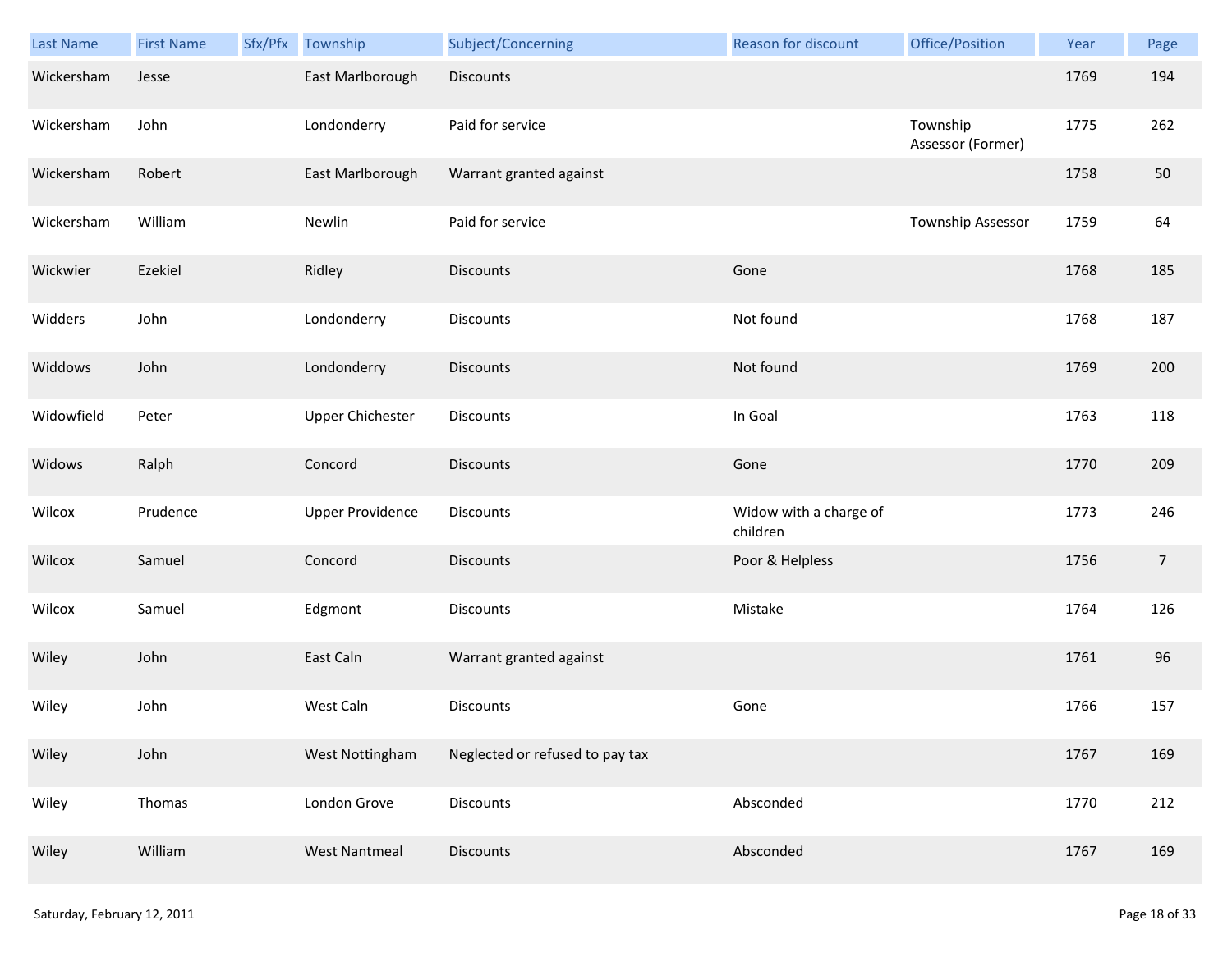| Last Name | <b>First Name</b> | Sfx/Pfx Township        | Subject/Concerning              | <b>Reason for discount</b>     | Office/Position        | Year | Page |
|-----------|-------------------|-------------------------|---------------------------------|--------------------------------|------------------------|------|------|
| Wilkeson  | Joseph            | Uwchlan                 | Discounts                       | Overrated                      |                        | 1757 | 22   |
| Wilkin    | William           | New London              | <b>Discounts</b>                | Poor or Enlisted               |                        | 1778 | 283  |
| Wilkins   | John              | <b>Upper Chichester</b> | Discounts                       | Can't be recovered             |                        | 1770 | 211  |
| Wilkins   | John              | <b>Upper Chichester</b> | <b>Discounts</b>                |                                |                        | 1775 | 265  |
| Wilkinson | Jesse             | Springfield             | Discounts                       | Married                        |                        | 1772 | 235  |
| Wilkinson | Josiah            | Goshen                  | <b>Discounts</b>                | Gone or Poor                   |                        | 1769 | 196  |
| Wilkinson | Thomas            | Lower Darby             | Discounts                       | Assists mother                 |                        | 1770 | 214  |
| Wilkinson | William           | Nether Providence       | <b>Discounts</b>                | Under age                      |                        | 1773 | 246  |
| Wilkinson | William           | Nether Providence       | <b>Discounts</b>                | Under age                      |                        | 1774 | 257  |
| Willcox   | Mark              |                         | Present at meeting              |                                | <b>County Assessor</b> | 1777 | 277  |
| Willcox   | Mark              |                         | Paid for service                |                                | <b>County Assessor</b> | 1777 | 281  |
| William   | Hugh              |                         | Allowed an order for payment    |                                |                        | 1761 | 98   |
| William   | John              | <b>East Nantmeal</b>    | <b>Discounts</b>                | Paid in West Nantmeal          |                        | 1765 | 143  |
| Williams  |                   | Willistown              | <b>Discounts</b>                | Paid in Vincent                |                        | 1757 | 29   |
| Williams  | Amos              | Whiteland               | Neglected or refused to pay tax |                                |                        | 1758 | 38   |
| Williams  | Benjamin          | Pikeland                | <b>Discounts</b>                | Absconded                      |                        | 1757 | 28   |
| Williams  | Benjamin          | Vincent                 | Discounts                       | Pays in Philadelphia<br>County |                        | 1758 | 33   |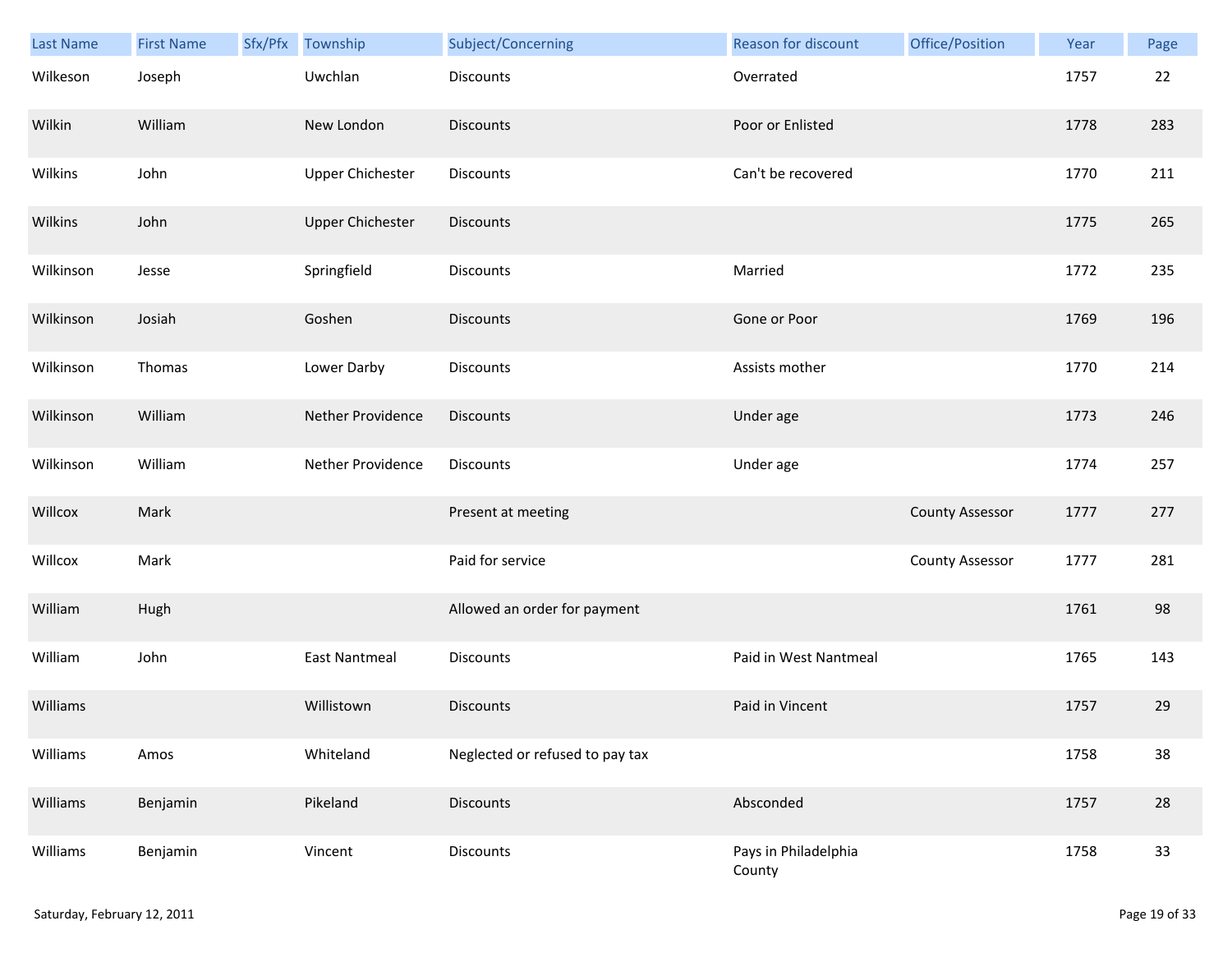| Last Name | <b>First Name</b> | Sfx/Pfx | Township             | Subject/Concerning              | Reason for discount | Office/Position | Year | Page |
|-----------|-------------------|---------|----------------------|---------------------------------|---------------------|-----------------|------|------|
| Williams  | David             |         | Tredyffrin           | <b>Discounts</b>                | Twice rated         |                 | 1763 | 123  |
| Williams  | Edward            |         | Radnor               | <b>Discounts</b>                | Old & Helpless      |                 | 1757 | 25   |
| Williams  | Isaac             |         | East Nottingham      | Discounts                       | Gone                |                 | 1772 | 242  |
| Williams  | Isaac             |         | Lower Chichester     | <b>Discounts</b>                | Under age           |                 | 1776 | 273  |
| Williams  | James             |         | <b>East Nantmeal</b> | <b>Discounts</b>                | Ran away            |                 | 1770 | 214  |
| Williams  | John              | Jr.     | Willistown           | Discounts                       |                     |                 | 1765 | 140  |
| Williams  | John              |         | Charlestown          | <b>Discounts</b>                | Losses              |                 | 1767 | 172  |
| Williams  | John              |         | East Marlborough     | Discounts                       | Infirm & Feeble     |                 | 1768 | 174  |
| Williams  | John              |         | Charlestown          | <b>Discounts</b>                | Married             |                 | 1769 | 192  |
| Williams  | John              |         | Willistown           | Discounts                       |                     |                 | 1769 | 197  |
| Williams  | John              |         | Charlestown          | <b>Discounts</b>                | Under age           |                 | 1772 | 235  |
| Williams  | John              |         | Lower Chichester     | Discounts                       | Overrated           |                 | 1772 | 236  |
| Williams  | John              |         | Middletown           | <b>Discounts</b>                | Enlisted &/or Poor  |                 | 1777 | 279  |
| Williams  | Joseph            |         | Sadsbury             | Neglected or refused to pay tax |                     |                 | 1757 | 9    |
| Williams  | Joseph            |         | Charlestown          | Paid for service                |                     | Constable       | 1759 | 55   |
| Williams  | Joseph            |         | Charlestown          | <b>Discounts</b>                |                     |                 | 1761 | 96   |
| Williams  | Joseph            |         | West Nottingham      | Discounts                       | Poor                |                 | 1764 | 133  |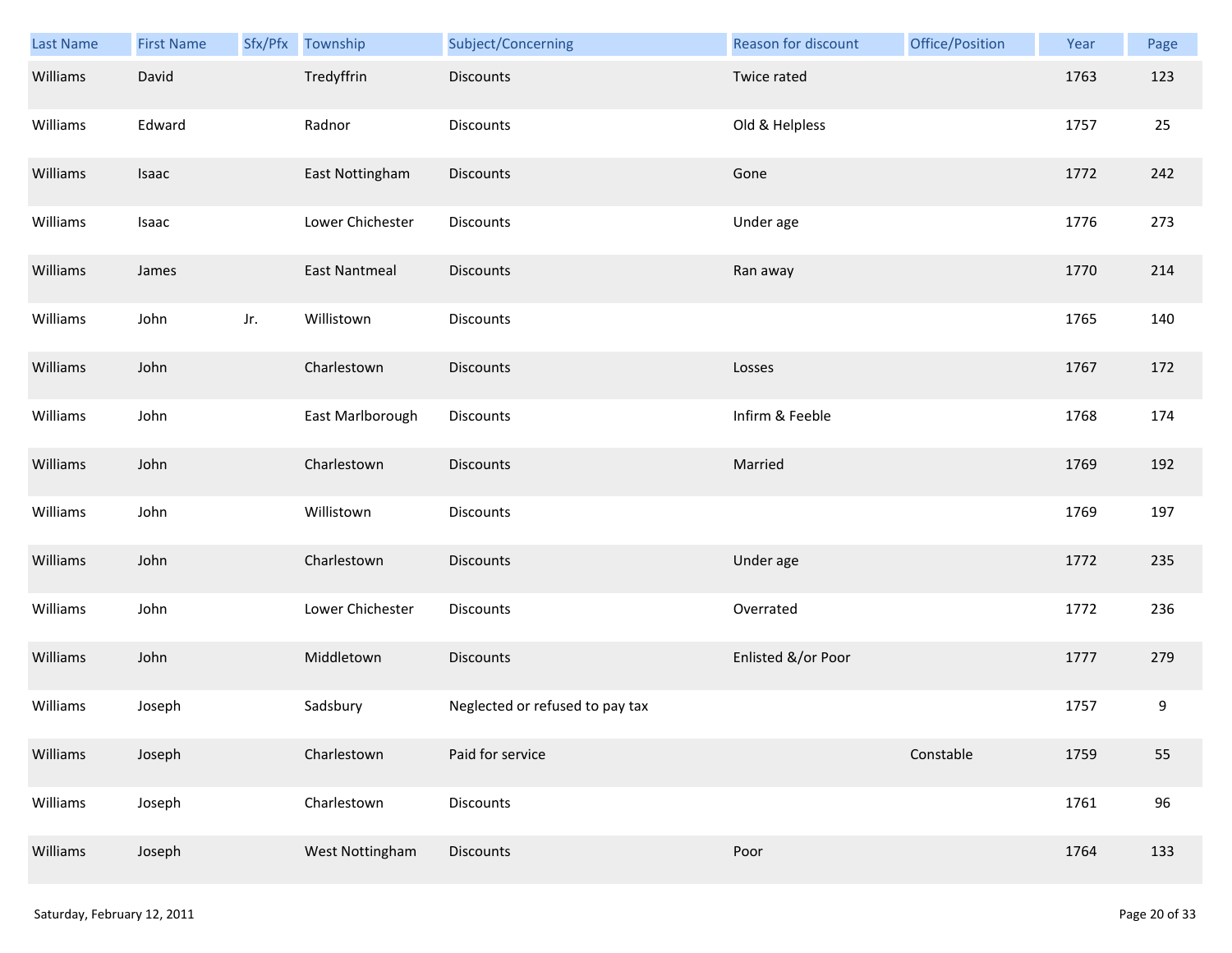| Last Name  | <b>First Name</b> | Sfx/Pfx Township        | Subject/Concerning | Reason for discount | Office/Position   | Year | Page |
|------------|-------------------|-------------------------|--------------------|---------------------|-------------------|------|------|
| Williams   | Joseph            | Tredyffrin              | Discounts          | Under age           |                   | 1766 | 156  |
| Williams   | Joseph            | Newtown                 | <b>Discounts</b>   | Absconded           |                   | 1767 | 170  |
| Williams   | Joseph            | West Marlborough        | Paid for service   |                     | Township Assessor | 1772 | 232  |
| Williams   | Mordecai          | <b>East Nantmeal</b>    | <b>Discounts</b>   |                     |                   | 1760 | 79   |
| Williams   | Mordecai          |                         | Discounts          | Paid in East Caln   |                   | 1766 | 157  |
| Williams   | Mordecai          | Pikeland                | <b>Discounts</b>   | Gone                |                   | 1771 | 223  |
| Williams   | Reece             | Goshen                  | Discounts          | Gone                |                   | 1762 | 108  |
| Williams   | Richard           | Easttown                | Discounts          | Absconded           |                   | 1769 | 198  |
| Williams   | Thomas            | Haverford               | Discounts          | Twice rated         |                   | 1772 | 239  |
| Williams   | Thomas            | <b>West Nantmeal</b>    | <b>Discounts</b>   | Poor                |                   | 1772 | 240  |
| Williams   | Thomas            | Middletown              | Discounts          | Enlisted &/or Poor  |                   | 1777 | 279  |
| Williams   | William           | Lower Darby             | Discounts          |                     |                   | 1759 | 65   |
| Williams   | William           | Springfield             | Discounts          | Gone                |                   | 1772 | 235  |
| Williams   | William           | <b>Upper Providence</b> | <b>Discounts</b>   | Ran away            |                   | 1772 | 242  |
| Williamson | Daniel            | Edgmont                 | Discounts          | Absconded           |                   | 1758 | 49   |
| Williamson | Daniel            | Edgmont                 | <b>Discounts</b>   | Paid in Newtown     |                   | 1770 | 214  |
| Williamson | Daniel            | Middletown              | Discounts          | Gone                |                   | 1772 | 240  |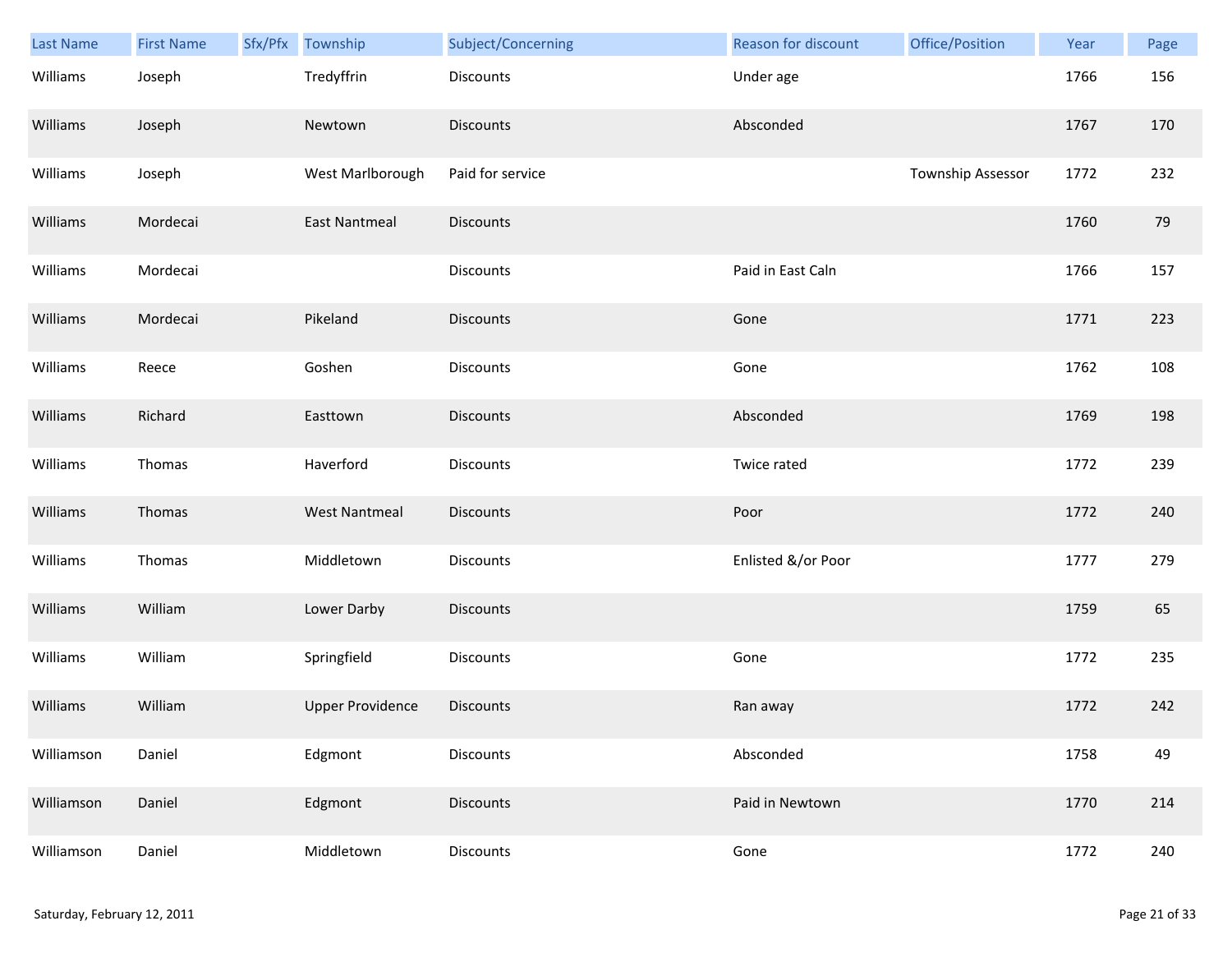| Last Name  | <b>First Name</b> | Sfx/Pfx | Township                | Subject/Concerning | Reason for discount | Office/Position   | Year | Page   |
|------------|-------------------|---------|-------------------------|--------------------|---------------------|-------------------|------|--------|
| Williamson | Daniel            |         | Newtown                 | <b>Discounts</b>   | Enlisted &/or Poor  |                   | 1777 | 278    |
| Williamson | Henry             |         | New London              | Discounts          | Poor or Enlisted    |                   | 1778 | 282    |
| Williamson | John              |         | <b>Upper Providence</b> | <b>Discounts</b>   | Poor                |                   | 1765 | 142    |
| Williamson | John              |         | Newtown                 | <b>Discounts</b>   | Twice charged       |                   | 1771 | 224    |
| Williamson | John              |         | Newtown                 | Paid for service   |                     | Township Assessor | 1774 | 253    |
| Williamson | John              |         | Newtown                 | Paid for service   |                     | Township Assessor | 1775 | 261    |
| Williamson | John              |         | Newtown                 | Paid for service   |                     | Township Assessor | 1776 | 270    |
| Williamson | Sarah             |         | Newtown                 | Discounts          | Overrated           |                   | 1762 | 105    |
| Willis     | Elizabeth         |         | Lower Chichester        | <b>Discounts</b>   | Mistake             |                   | 1768 | 184    |
| Willis     | George            |         | Ridley                  | Discounts          |                     |                   | 1763 | 121    |
| Willis     | James             |         | <b>West Nantmeal</b>    | Discounts          | Not found           |                   | 1757 | $30\,$ |
| Willis     | Joel              |         | Chester                 | Discounts          | Overrated           |                   | 1775 | 264    |
| Willis     | Joel              |         |                         | <b>Discounts</b>   | Enlisted &/or Poor  |                   | 1777 | 279    |
| Willis     | Jonathan          |         | <b>Upper Darby</b>      | Discounts          | Landlord charged    |                   | 1757 | 22     |
| Willis     | Richard           |         | <b>East Nantmeal</b>    | <b>Discounts</b>   | Absconded           |                   | 1757 | 24     |
| Willis     | Richard           |         | Coventry                | Discounts          | Poor or Insolvent   |                   | 1768 | 182    |
| Willis     | Robert            |         | East Caln               | <b>Discounts</b>   | Enlisted &/or Poor  |                   | 1777 | 277    |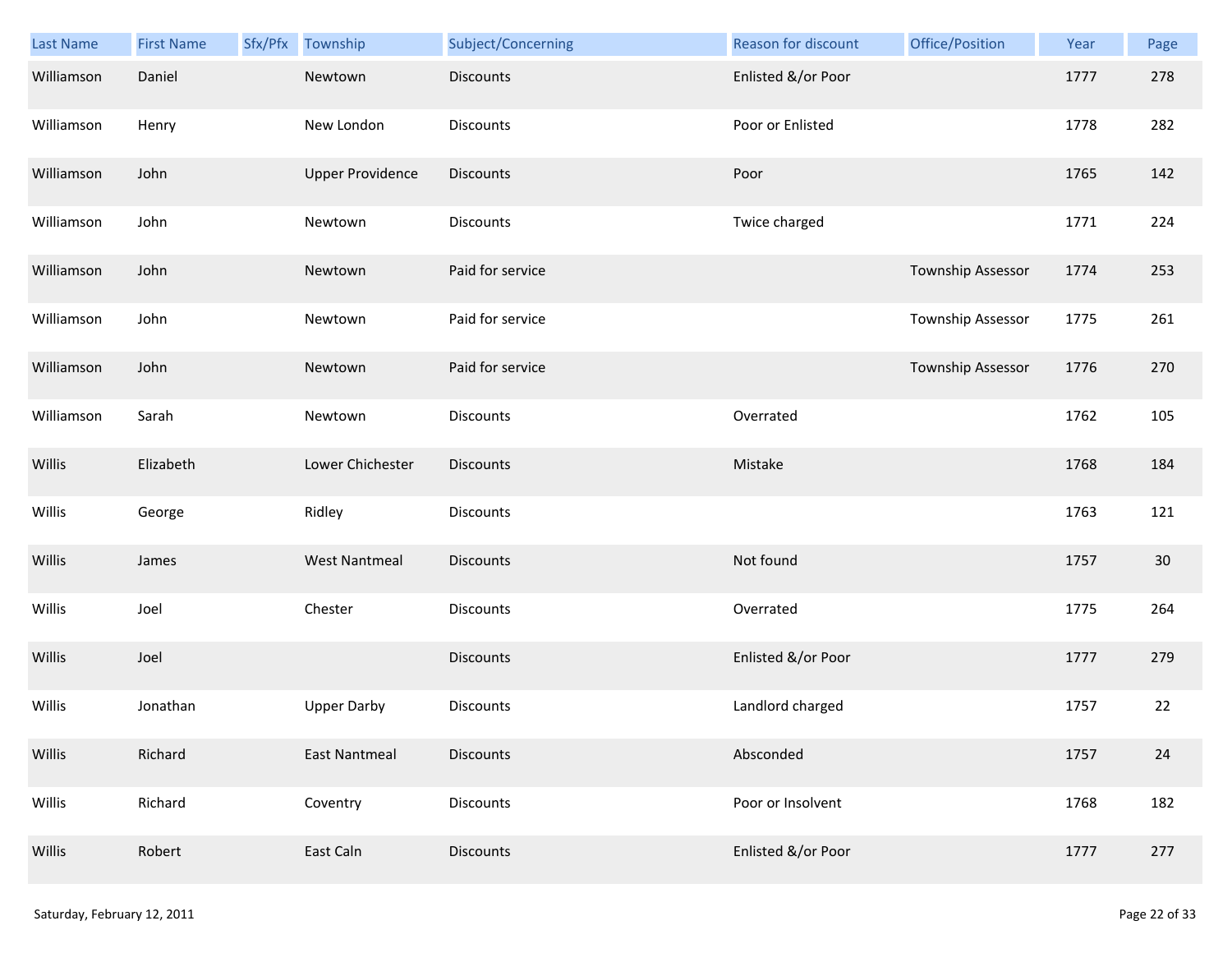| Last Name | <b>First Name</b> | Sfx/Pfx | Township             | Subject/Concerning | Reason for discount            | Office/Position          | Year | Page |
|-----------|-------------------|---------|----------------------|--------------------|--------------------------------|--------------------------|------|------|
| Willis    | Thomas            |         | Ridley               | Discounts          | Dead                           |                          | 1768 | 184  |
| Wills     | Thomas            |         | Middletown           | Paid for service   |                                | <b>Township Assessor</b> | 1760 | 72   |
| Willson   | Christopher       |         | Thornbury            | Discounts          | Absconded                      |                          | 1770 | 215  |
| Willson   | James             |         | London Grove         | Discounts          | Poor                           |                          | 1771 | 230  |
| Willson   | Samuel            |         | New London           | Discounts          | Gone                           |                          | 1772 | 237  |
| Willson   | William           |         | East Marlborough     | Discounts          | Gone                           |                          | 1773 | 251  |
| Wilson    | Andrew            |         | Easttown             | Discounts          | Poor or ran away               |                          | 1763 | 122  |
| Wilson    | Charles           |         | Newlin               | Paid for service   |                                | <b>Township Assessor</b> | 1770 | 206  |
| Wilson    | Charles           |         | Newlin               | Paid for service   |                                | Township Assessor        | 1775 | 261  |
| Wilson    | Daniel            |         | Charlestown          | <b>Discounts</b>   | Absconded                      |                          | 1771 | 223  |
| Wilson    | Francis           |         | Nether Providence    | Discounts          |                                |                          | 1761 | 96   |
| Wilson    | James             |         | Oxford               | Discounts          | Not found                      |                          | 1766 | 157  |
| Wilson    | James             |         | East Nottingham      | Discounts          | Ran away                       |                          | 1768 | 186  |
| Wilson    | James             |         | <b>West Nantmeal</b> | Discounts          | Gone                           |                          | 1772 | 240  |
| Wilson    | James             |         | <b>West Nantmeal</b> | <b>Discounts</b>   | Paid elsewhere or<br>Absconded |                          | 1774 | 254  |
| Wilson    | James             |         | <b>West Nantmeal</b> | Discounts          |                                |                          | 1775 | 262  |
| Wilson    | John              |         | West Caln            | Discounts          | Died Insolvent                 |                          | 1760 | 81   |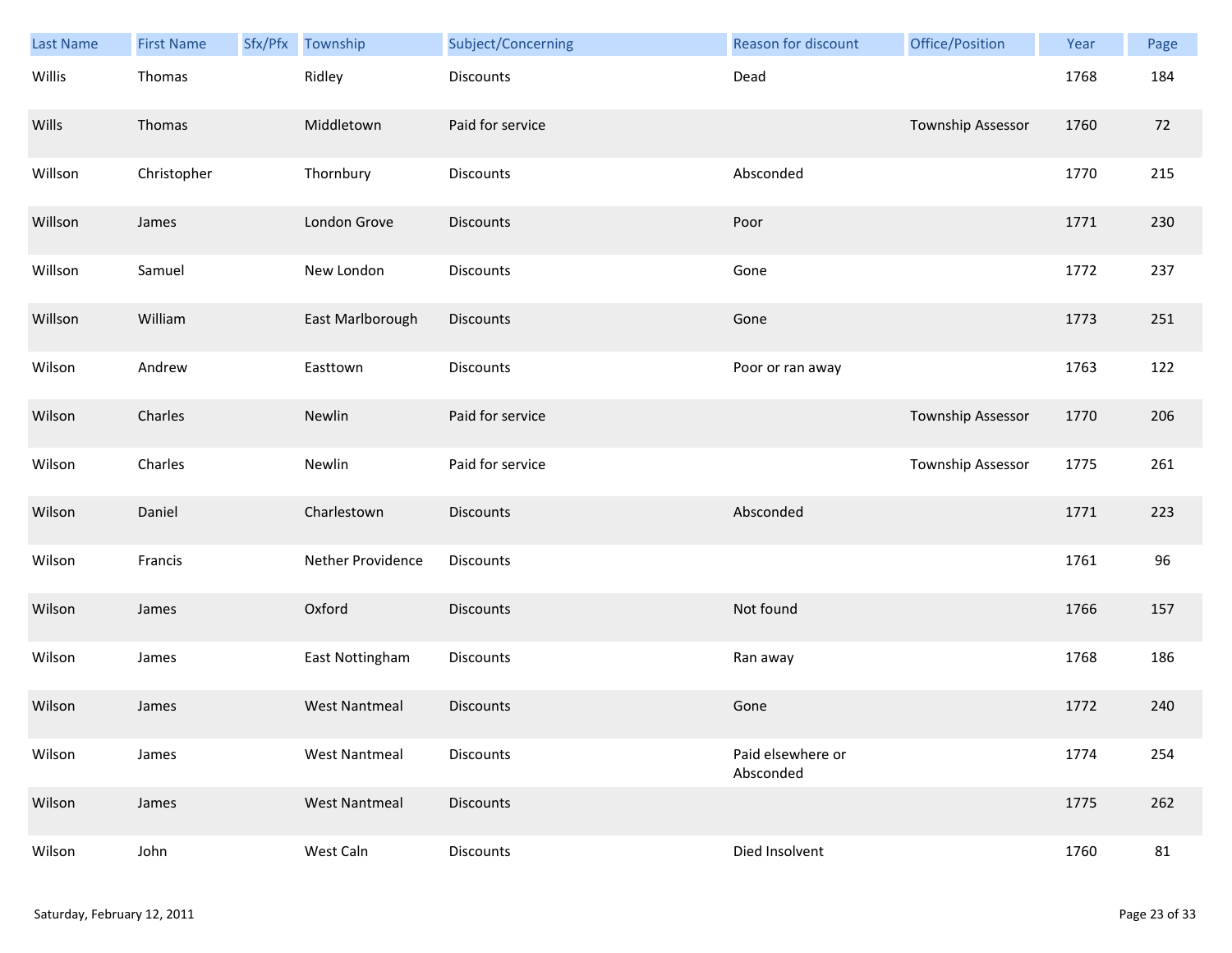| Last Name | <b>First Name</b> | Sfx/Pfx | Township             | Subject/Concerning      | Reason for discount            | Office/Position | Year | Page |
|-----------|-------------------|---------|----------------------|-------------------------|--------------------------------|-----------------|------|------|
| Wilson    | John              |         | East Nottingham      | Warrant granted against |                                |                 | 1762 | 111  |
| Wilson    | John              |         | Kennett              | Discounts               | Not found                      |                 | 1767 | 168  |
| Wilson    | John              |         | East Nottingham      | Discounts               | Poor                           |                 | 1771 | 224  |
| Wilson    | John              |         | London Grove         | <b>Discounts</b>        | Gone                           |                 | 1772 | 242  |
| Wilson    | Joseph            |         | East Fallowfield     | <b>Discounts</b>        | Overrated                      |                 | 1762 | 104  |
| Wilson    | Mathew            |         | Kennett              | Discounts               | Under age                      |                 | 1759 | 56   |
| Wilson    | Patrick           |         | East Nottingham      | Discounts               | Not found                      |                 | 1760 | 80   |
| Wilson    | Peter             |         | London Grove         | Discounts               | Poor & Blind                   |                 | 1767 | 166  |
| Wilson    | Robert            |         | West Caln            | <b>Discounts</b>        |                                |                 | 1765 | 139  |
| Wilson    | Robert            |         | East Marlborough     | Discounts               | Paid in West Marlborough       |                 | 1770 | 208  |
| Wilson    | Robert            |         | Concord              | Discounts               | Absconded                      |                 | 1771 | 224  |
| Wilson    | Thomas            |         | <b>West Nantmeal</b> | Discounts               | Absconded                      |                 | 1759 | 67   |
| Wilson    | Thomas            |         | East Nottingham      | Discounts               | Poor                           |                 | 1770 | 209  |
| Wilson    | Thomas            |         | Chester              | Discounts               |                                |                 | 1774 | 256  |
| Wilson    | William           |         | Oxford               | <b>Discounts</b>        | Overrated                      |                 | 1763 | 114  |
| Wilson    | William           |         | West Bradford        | <b>Discounts</b>        | Absconded                      |                 | 1763 | 123  |
| Wilson    | William           |         | <b>West Nantmeal</b> | <b>Discounts</b>        | Paid elsewhere or<br>Absconded |                 | 1774 | 254  |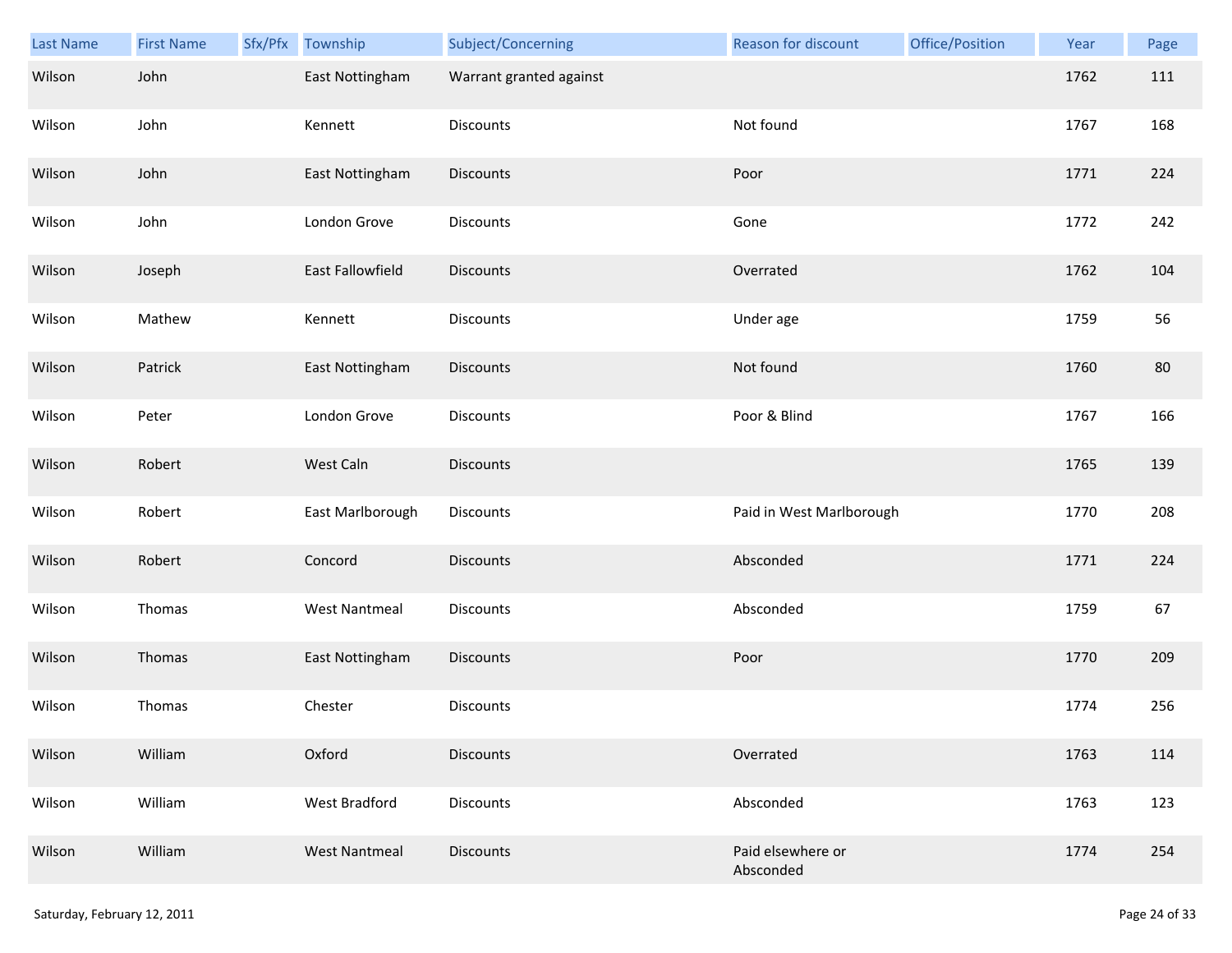| <b>Last Name</b> | <b>First Name</b> | Sfx/Pfx | Township             | Subject/Concerning              | <b>Reason for discount</b> | Office/Position      | Year | Page |
|------------------|-------------------|---------|----------------------|---------------------------------|----------------------------|----------------------|------|------|
| Windle           | Francis           |         | East Marlborough     | Neglected or refused to pay tax |                            |                      | 1757 | 9    |
| Windle           | Francis           |         | East Marlborough     | Warrant granted against         |                            |                      | 1758 | 50   |
| Windle           | Francis           |         | East Marlborough     | Neglected or refused to pay tax |                            |                      | 1767 | 170  |
| Windle           | John              |         | East Marlborough     | <b>Discounts</b>                | Gone                       |                      | 1773 | 251  |
| Wise             | Peter             |         | West Nottingham      | Discounts                       | Old & Poor                 |                      | 1771 | 226  |
| Wiseberger       | Christian         |         | <b>East Nantmeal</b> | <b>Discounts</b>                | Gone & Insolvent           |                      | 1775 | 264  |
| Wisecarvil       | John              |         | Middletown           | Discounts                       |                            |                      | 1765 | 140  |
| Wisener          | Leonard           |         | <b>East Nantmeal</b> | <b>Discounts</b>                | Gone                       |                      | 1773 | 247  |
| Wisley           | Arthur            |         | West Nottingham      | <b>Discounts</b>                | Poor                       |                      | 1764 | 133  |
| Witherow         | Alexander         |         | Nether Providence    | <b>Discounts</b>                | Poor                       |                      | 1766 | 160  |
| Witherow         | John              |         | <b>West Nantmeal</b> | <b>Discounts</b>                | Ran away                   |                      | 1762 | 108  |
| Witherow         | Robert            |         | West Caln            | Paid for service                |                            | Township Assessor    | 1766 | 157  |
| Witherow         | Samuel            |         | West Caln            | Allowed an order                |                            | <b>Tax Collector</b> | 1760 | 81   |
| Witherow         | Samuel            |         | Thornbury            | <b>Discounts</b>                | Paid in Bethel             |                      | 1770 | 215  |
| Witherow         | William           |         | <b>East Nantmeal</b> | Discounts                       | Under age                  |                      | 1764 | 130  |
| Witherow         | William           |         | Aston                | <b>Discounts</b>                |                            |                      | 1764 | 130  |
| Withers          | Samuel            |         | <b>Upper Darby</b>   | Discounts                       | Not free 6 months          |                      | 1758 | 45   |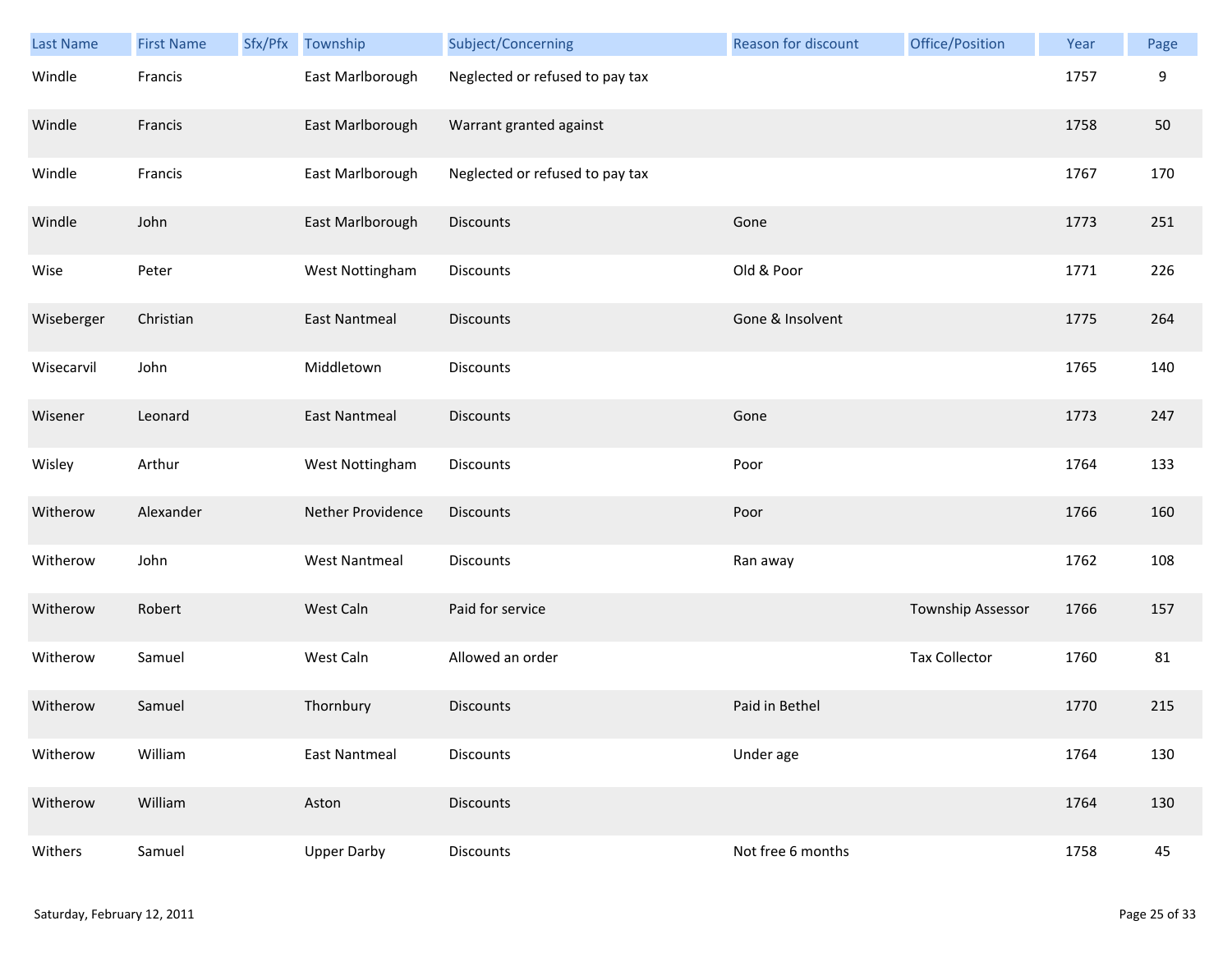| Last Name | <b>First Name</b> | Sfx/Pfx | Township             | Subject/Concerning | Reason for discount     | Office/Position   | Year | Page   |
|-----------|-------------------|---------|----------------------|--------------------|-------------------------|-------------------|------|--------|
| Withers   | Thomas            |         | <b>East Bradford</b> | <b>Discounts</b>   | Poor                    |                   | 1766 | 157    |
| Witmore   | Henry             |         | Lower Chichester     | Discounts          |                         |                   | 1771 | 223    |
| Wolf      | Christian         |         | Vincent              | <b>Discounts</b>   | Twice taxed             |                   | 1766 | 160    |
| Wolley    | Robert            |         | Middletown           | Discounts          | <b>Bound Servant</b>    |                   | 1759 | 56     |
| Wolley    | Thomas            |         | Marple               | <b>Discounts</b>   | Absconded               |                   | 1766 | 160    |
| Wonderly  | Hugh              |         | Charlestown          | Discounts          |                         |                   | 1762 | 108    |
| Wood      | Cornelius         |         | Westtown             | Discounts          | Twice taxed             |                   | 1776 | 273    |
| Wood      | George            |         | Lower Chichester     | Discounts          | Maintains his mother    |                   | 1772 | 236    |
| Wood      | William           |         | London Grove         | Paid for service   |                         | Township Assessor | 1767 | 164    |
| Woodbourn | Thomas            |         | Easttown             | Discounts          | Absconded               |                   | 1766 | 158    |
| Woodroe   | Caleb             |         | East Bradford        | <b>Discounts</b>   | Ran away                |                   | 1766 | 157    |
| Woodrow   | Henry             |         | West Nottingham      | Discounts          | Absconded               |                   | 1771 | 226    |
| Woodrow   | John              |         | West Nottingham      | Discounts          | Paid in East Nottingham |                   | 1757 | 15     |
| Woodrow   | John              |         | <b>East Nantmeal</b> | Discounts          | Gone & Insolvent        |                   | 1775 | 264    |
| Woodrow   | Joseph            |         | West Nottingham      | <b>Discounts</b>   | Poor                    |                   | 1758 | $38\,$ |
| Woodrow   | Joseph            |         |                      | Paid for service   |                         |                   | 1759 | 61     |
| Woodrow   | Joseph            |         | West Nottingham      | Discounts          | Poor                    |                   | 1759 | 67     |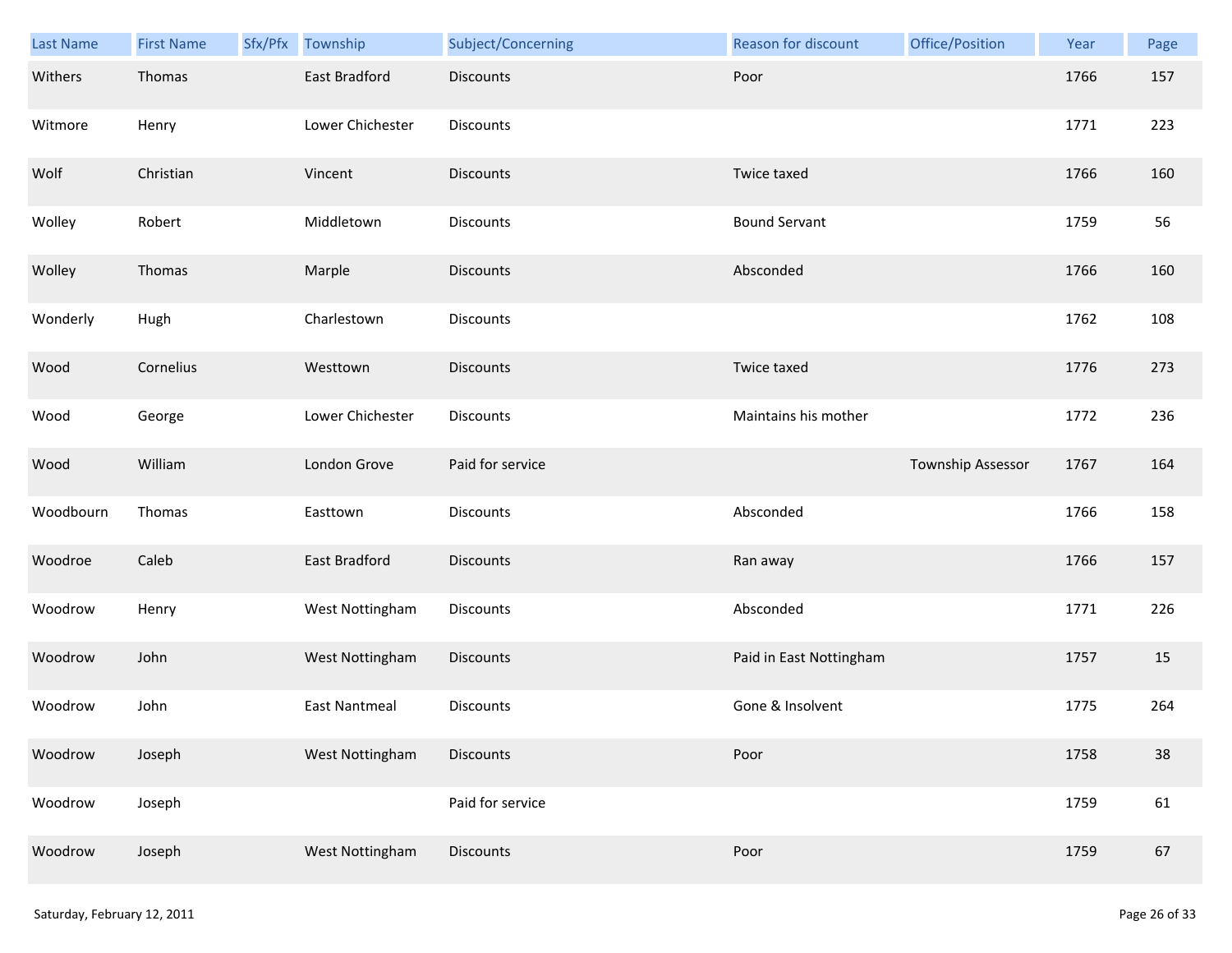| Last Name | <b>First Name</b> |        | Sfx/Pfx Township | Subject/Concerning                   | Reason for discount | Office/Position | Year | Page       |
|-----------|-------------------|--------|------------------|--------------------------------------|---------------------|-----------------|------|------------|
| Woodrow   | Simeon            |        | Birmingham       | <b>Discounts</b>                     | Absconded           |                 | 1773 | 247        |
| Woods     | Hugh              |        | Concord          | <b>Discounts</b>                     |                     |                 | 1775 | 266        |
| Woods     | Mary              | Estate | Lower Darby      | Discounts                            | Not found           |                 | 1771 | 228        |
| Woods     | William           |        | Oxford           | <b>Discounts</b>                     | Absconded           |                 | 1771 | 227        |
| Woodside  | Joseph            |        | New London       | Discounts                            | Absconded           |                 | 1771 | 223        |
| Woodward  | Henry             |        | East Bradford    | <b>Discounts</b>                     | Paid in Goshen      |                 | 1767 | 169        |
| Woodward  | John              |        | Kennett          | Discounts                            | Absconded           |                 | 1762 | 108        |
| Woodward  | Nathaniel         |        | East Caln        | Discounts                            | Not found           |                 | 1771 | 228        |
| Woodward  | Thomas            |        |                  | Paid for service                     |                     |                 | 1756 | $\sqrt{5}$ |
| Woodward  | Thomas            |        |                  | Allowed order of payment for service |                     |                 | 1757 | 17         |
| Woodward  | Thomas            |        |                  | Paid for service                     |                     | Clerk           | 1757 | 23         |
| Woodward  | Thomas            |        |                  | Paid for service                     |                     |                 | 1758 | 38         |
| Woodward  | Thomas            |        |                  | Paid for service                     |                     |                 | 1758 | 40         |
| Woodward  | Thomas            |        |                  | Paid for service                     |                     |                 | 1758 | 45         |
| Woodward  | Thomas            |        |                  | Paid for service                     |                     |                 | 1758 | 51         |
| Woodward  | Thomas            |        |                  | Paid for service                     |                     |                 | 1759 | 68         |
| Woodward  | Thomas            |        |                  | Paid for service                     |                     | Clerk           | 1760 | 75         |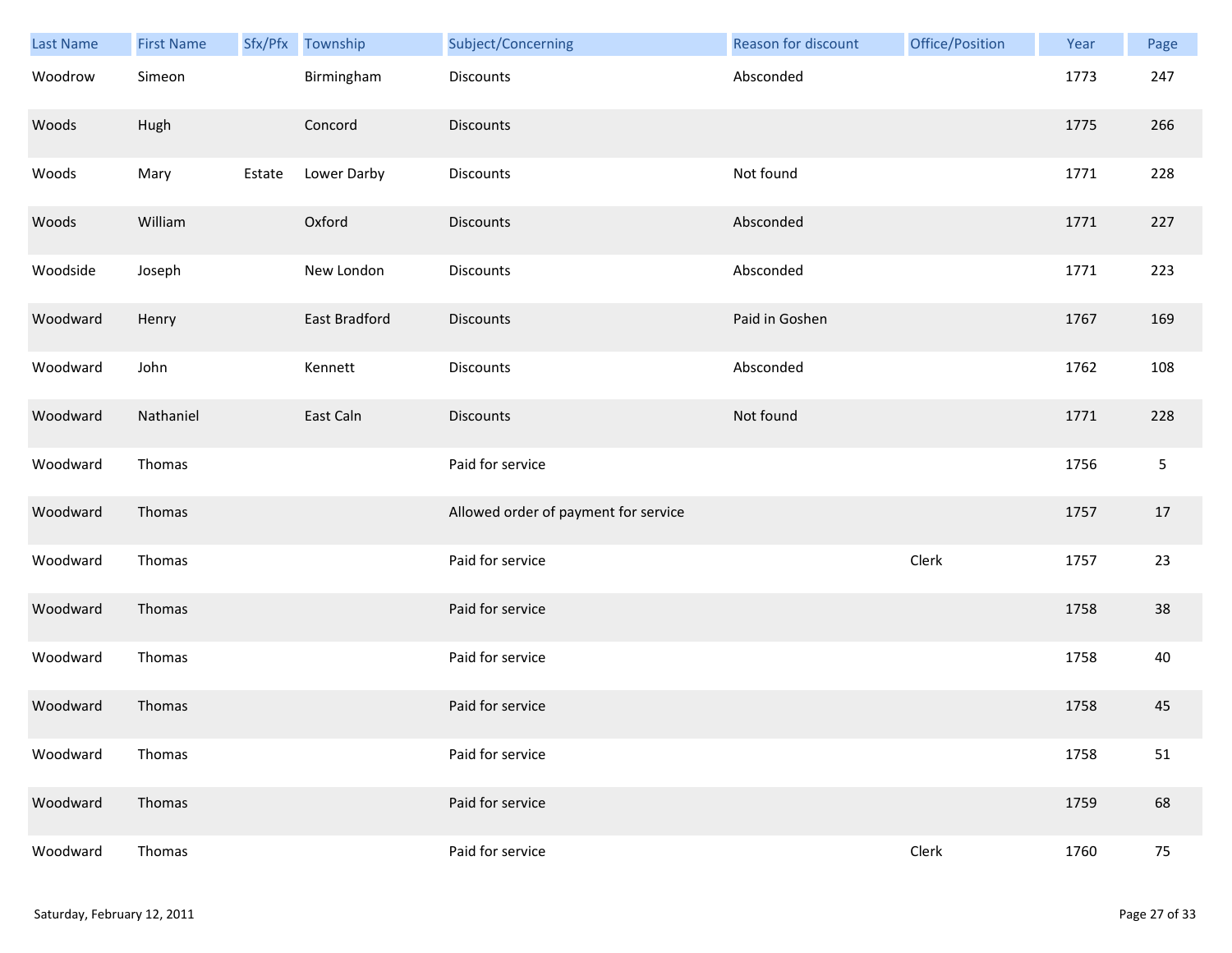| <b>Last Name</b> | <b>First Name</b> | Sfx/Pfx Township     | Subject/Concerning | Reason for discount  | Office/Position   | Year | Page |
|------------------|-------------------|----------------------|--------------------|----------------------|-------------------|------|------|
| Woodward         | Thomas            |                      | Paid for service   |                      |                   | 1760 | 81   |
| Woodward         | Thomas            |                      | Paid for service   |                      |                   | 1760 | 82   |
| Woodward         | Thomas            |                      | Paid for service   |                      |                   | 1762 | 111  |
| Woodward         | Thomas            | East Caln            | Discounts          | Absconded            |                   | 1763 | 123  |
| Woodward         | Thomas            |                      | Paid for service   |                      |                   | 1763 | 124  |
| Woodward         | Thomas            |                      | Paid for service   |                      |                   | 1764 | 132  |
| Woodward         | Thomas            |                      | Paid for service   |                      |                   | 1765 | 141  |
| Woodward         | Thomas            |                      | Paid for service   |                      | Clerk             | 1766 | 155  |
| Woodward         | Thomas            |                      | Paid for service   |                      |                   | 1766 | 161  |
| Woodward         | Thomas            |                      | Paid for service   |                      | Clerk             | 1767 | 165  |
| Woodward         | Thomas            |                      | Paid for service   |                      |                   | 1767 | 168  |
| Woodward         | William           | <b>West Bradford</b> | Paid for service   |                      | Township Assessor | 1774 | 256  |
| Wooley           | Robert            | Middletown           | Discounts          |                      |                   | 1765 | 140  |
| Wooley           | Robert            | Middletown           | Discounts          | Dead                 |                   | 1767 | 168  |
| Woolley          | Robert            | Middletown           | <b>Discounts</b>   | In Philadelphia Goal |                   | 1758 | 35   |
| Woolley          | Thomas            | Marple               | <b>Discounts</b>   | Absconded            |                   | 1774 | 259  |
| Woolman          | Mathias           | Tredyffrin           | Discounts          | Ran away             |                   | 1771 | 227  |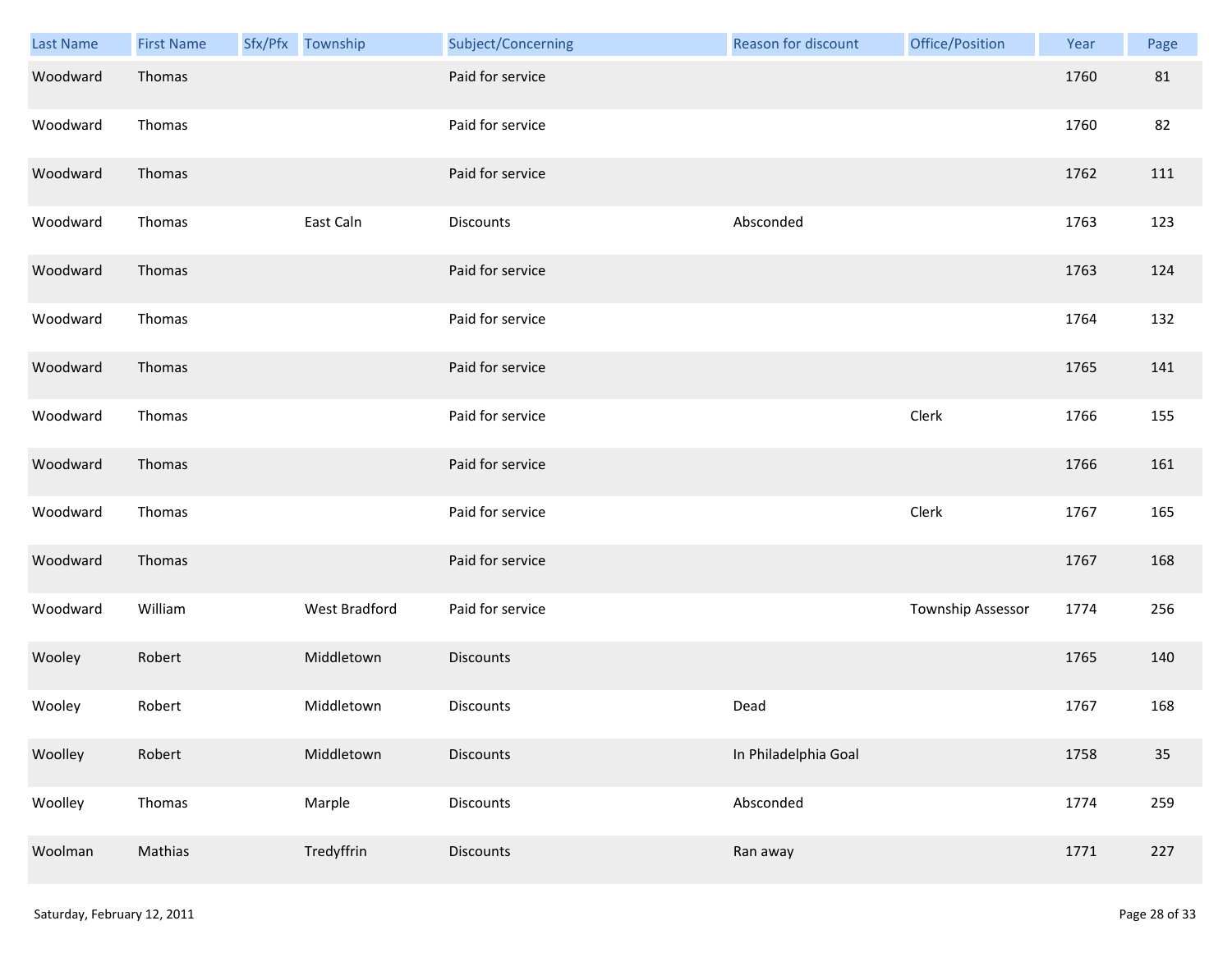| Last Name | <b>First Name</b> | Sfx/Pfx | Township                | Subject/Concerning | <b>Reason for discount</b> | Office/Position          | Year | Page |
|-----------|-------------------|---------|-------------------------|--------------------|----------------------------|--------------------------|------|------|
| Workhouse | Joseph            |         | Chester                 | <b>Discounts</b>   | Absconded                  |                          | 1769 | 201  |
| Worrall   |                   |         | Lower Chichester        | Discounts          |                            |                          | 1759 | 68   |
| Worrall   | Amos              |         | Marple                  | Discounts          | Twice rated                |                          | 1772 | 234  |
| Worrall   | Edward            |         | <b>Upper Providence</b> | Paid for service   |                            | <b>Township Assessor</b> | 1773 | 244  |
| Worrall   | Elijah            |         | Marple                  | Discounts          | Absconded                  |                          | 1773 | 250  |
| Worrall   | Elisha            |         | Ridley                  | <b>Discounts</b>   | Paid in Marple             |                          | 1768 | 184  |
| Worrall   | Elisha            |         | Marple                  | Paid for service   |                            | Township Assessor        | 1769 | 192  |
| Worrall   | Elisha            |         | Marple                  | <b>Discounts</b>   | Not found                  |                          | 1773 | 246  |
| Worrall   | Elisha            |         | Nether Providence       | Discounts          | Absconded                  |                          | 1773 | 248  |
| Worrall   | Jacob             |         | Ridley                  | Paid for service   |                            | Township Assessor        | 1772 | 234  |
| Worrall   | Jesse             |         | Marple                  | Discounts          | Under age                  |                          | 1770 | 209  |
| Worrall   | John              |         | Ridley                  | Discounts          |                            |                          | 1775 | 265  |
| Worrall   | Jonathan          |         | Marple                  |                    |                            | Township Assessor        | 1760 | 84   |
| Worrall   | Joseph            |         | <b>Upper Providence</b> | Paid for service   |                            | Township Assessor        | 1771 | 221  |
| Worrall   | Joseph            |         | <b>Upper Providence</b> | Paid for service   |                            | Township Assessor        | 1774 | 256  |
| Worrall   | Joseph            |         | <b>Upper Providence</b> | Paid for service   |                            |                          | 1775 | 264  |
| Worrall   | Joshua            |         | Middletown              | Discounts          | Poor or Gone               |                          | 1770 | 215  |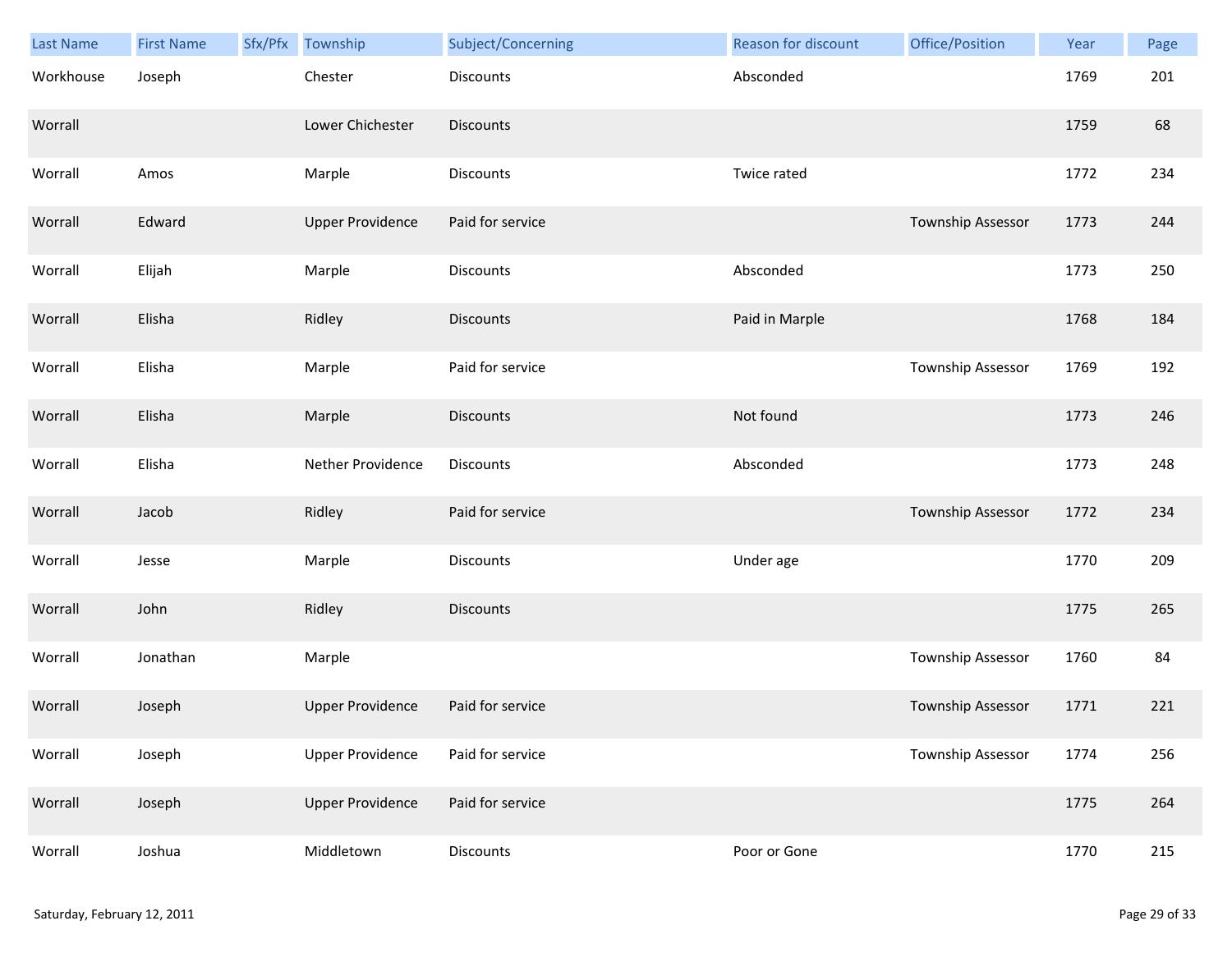| Last Name | <b>First Name</b> | Sfx/Pfx | Township                | Subject/Concerning      | Reason for discount      | Office/Position          | Year | Page |
|-----------|-------------------|---------|-------------------------|-------------------------|--------------------------|--------------------------|------|------|
| Worrall   | Thomas            |         | Ridley                  | <b>Discounts</b>        | Absconded                |                          | 1759 | 67   |
| Worrall   | William           |         | Ridley                  |                         |                          | Township Assessor        | 1760 | 84   |
| Worrel    | John              |         | Middletown              | Paid for service        |                          | Township Assessor        | 1767 | 165  |
| Worrell   | Adam              |         | Marple                  | <b>Discounts</b>        | Under age                |                          | 1765 | 138  |
| Worrell   | Benjamin          |         | <b>Upper Providence</b> | <b>Discounts</b>        |                          |                          | 1762 | 107  |
| Worrell   | Elisha            |         | Haverford               | <b>Discounts</b>        | Paid in Upper Providence |                          | 1764 | 127  |
| Worrell   | James             |         | Marple                  | <b>Discounts</b>        | Overrated                |                          | 1758 | 44   |
| Worrell   | John              |         | Edgmont                 | Paid for service        |                          | Township Assessor        | 1762 | 104  |
| Worrell   | Jonathan          |         | Marple                  | Paid for service        |                          | Township Assessor        | 1761 | 94   |
| Worrell   | Joseph            |         | <b>Upper Providence</b> | <b>Discounts</b>        | Overrated                |                          | 1758 | 42   |
| Worrell   | Joseph            |         | <b>Upper Providence</b> | Paid for service        |                          | <b>Township Assessor</b> | 1760 | 72   |
| Worrell   | Joseph            |         | Marple                  | Discounts               | Paid in Newtown          |                          | 1765 | 138  |
| Worrell   | Joshua            |         | Edgmont                 | Warrant granted against |                          |                          | 1758 | 49   |
| Worrell   | Joshua            |         | Middletown              | Discounts               | Drunken mad man          |                          | 1765 | 140  |
| Worrell   | William           |         | Ridley                  | Paid for service        |                          | Township Assessor        | 1761 | 94   |
| Worth     | Samuel            |         | West Bradford           | Paid for service        |                          | <b>Township Assessor</b> | 1762 | 103  |
| Wrath     | William           |         | Kennett                 | Discounts               | Bound servant            |                          | 1764 | 129  |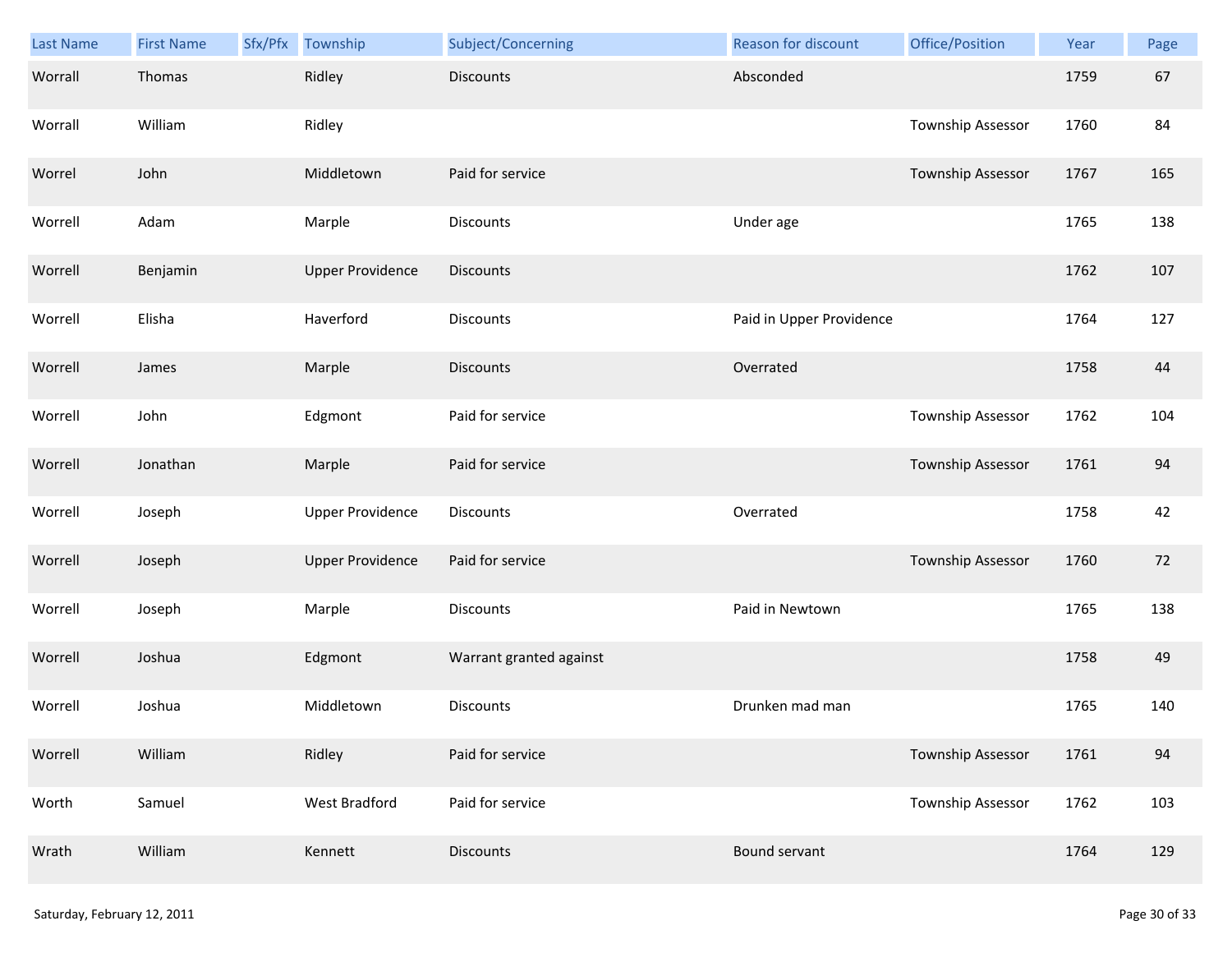| Last Name | <b>First Name</b> | Sfx/Pfx | Township                | Subject/Concerning                | Reason for discount  | Office/Position          | Year | Page |
|-----------|-------------------|---------|-------------------------|-----------------------------------|----------------------|--------------------------|------|------|
| Wright    | Charles           |         | West Caln               | Discounts                         | Overrated or Poor    |                          | 1775 | 262  |
| Wright    | John              |         | Middletown              | <b>Discounts</b>                  | Not found            |                          | 1760 | 81   |
| Wright    | Richard           |         | Ridley                  | Discounts                         | Ran away             |                          | 1773 | 250  |
| Wright    | William           |         | Nether Providence       | <b>Discounts</b>                  | Freeman              |                          | 1763 | 117  |
| Wyn       | Jacob             |         | Vincent                 | Discounts                         | In Goal              |                          | 1759 | 54   |
| Yares     | Joseph            |         |                         | <b>Discounts</b>                  | Enlisted &/or Poor   |                          | 1777 | 279  |
| Yarnall   | Caleb             |         | <b>Upper Providence</b> | Discounts                         | Paid in Edgmont      |                          | 1771 | 222  |
| Yarnall   | Caleb             |         | <b>Upper Providence</b> | Discounts                         | Twice rated          |                          | 1774 | 257  |
| Yarnall   | Daniel            |         | Willistown              | <b>Discounts</b>                  | Overrated            |                          | 1759 | 67   |
| Yarnall   | Daniel            |         | Springfield             | Paid for service                  |                      | Township Assessor        | 1771 | 221  |
| Yarnall   | Francis           |         | West Bradford           | Holds no taxable land in township |                      |                          | 1759 | 65   |
| Yarnall   | John              |         | Willistown              | <b>Discounts</b>                  | Absconded            |                          | 1757 | 29   |
| Yarnall   | Joshua            |         |                         |                                   | Paid in Philadelphia |                          | 1761 | 99   |
| Yarnall   | Thomas            |         | Edgmont                 | <b>Discounts</b>                  | Overrated            |                          | 1760 | 77   |
| Yearsley  | Isaac             |         | Thornbury               | Paid for service                  |                      | Township Assessor        | 1759 | 63   |
| Yearsley  | Isaac             |         | Thornbury               | Paid for service                  |                      | <b>Township Assessor</b> | 1760 | 77   |
| Yearsley  | Isaac             |         | Thornbury               |                                   |                      | Township Assessor        | 1760 | 83   |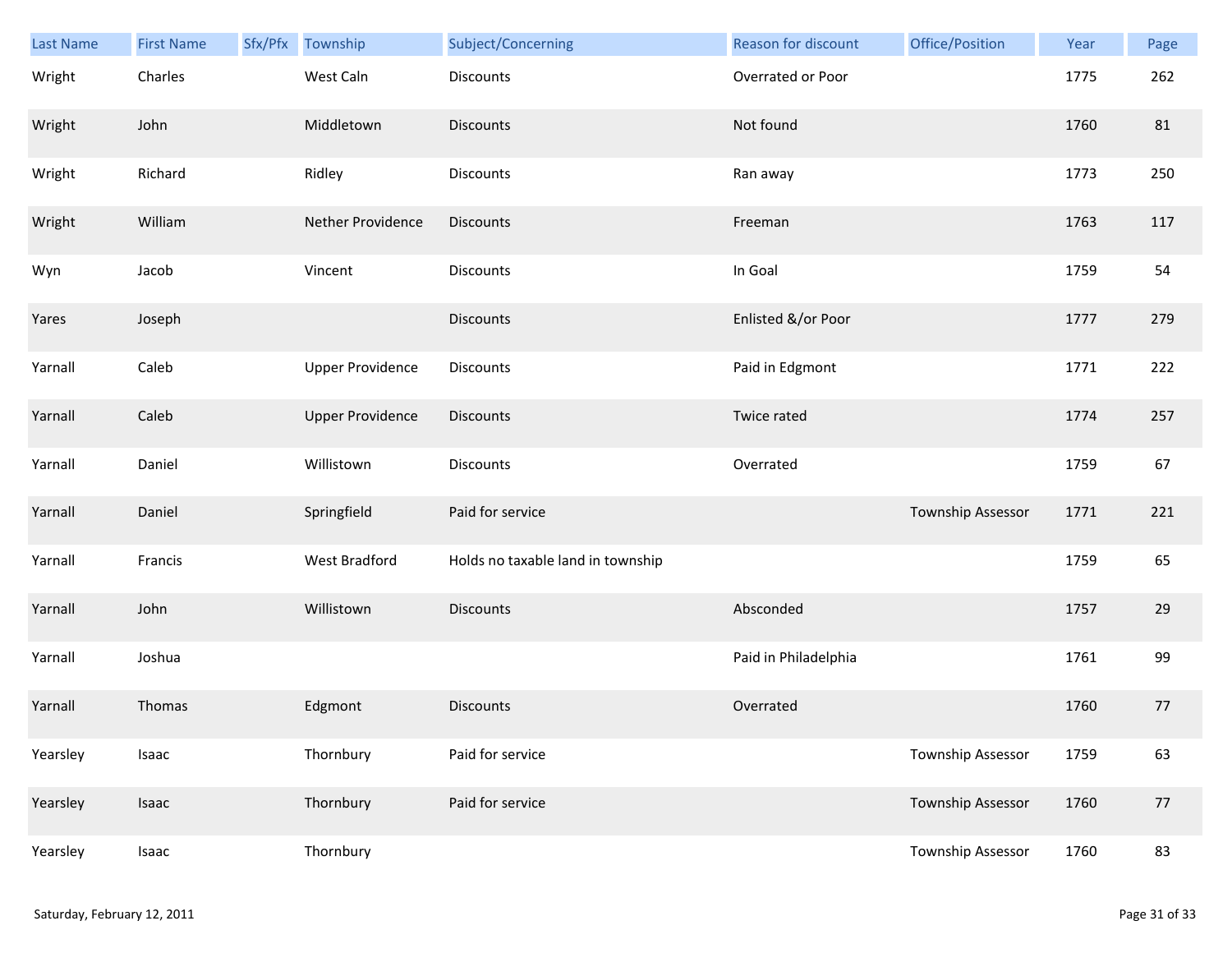| Last Name | <b>First Name</b> | Sfx/Pfx Township | Subject/Concerning           | Reason for discount | Office/Position          | Year | Page           |
|-----------|-------------------|------------------|------------------------------|---------------------|--------------------------|------|----------------|
| Yearsley  | Isaac             | Thornbury        | Appointed                    |                     | Township Assessor        | 1761 | 101            |
| Yearsley  | Isaac             | Thornbury        | Paid for service             |                     | Township Assessor        | 1761 | 95             |
| Yearsley  | Isaac             | Thornbury        | Paid for service             |                     | <b>Township Assessor</b> | 1762 | 103            |
| Yearsley  | Nathan            | Thornbury        | Unfit to serve as collector  |                     | <b>Tax Collector</b>     | 1756 | $\overline{2}$ |
| Yearsley  | Nathan            | Thornbury        | Paid for service             |                     | Township Assessor        | 1763 | 113            |
| Yearsley  | Nathan            | Thornbury        | Paid for service             |                     | Township Assessor        | 1764 | 125            |
| Yearsley  | Susanna           | Thornbury        | <b>Discounts</b>             | Overrated           |                          | 1767 | 166            |
| Yong      | William           | New London       | Allowed an order for payment |                     | <b>Tax Collector</b>     | 1761 | 100            |
| Young     | Daniel            | Aston            | <b>Discounts</b>             | Poor                |                          | 1771 | 231            |
| Young     | Francis           |                  | <b>Discounts</b>             | Enlisted &/or Poor  |                          | 1777 | 281            |
| Young     | Frank             | Middletown       | <b>Discounts</b>             | Enlisted &/or Poor  |                          | 1777 | 279            |
| Young     | Goodman           | Londonderry      | <b>Discounts</b>             | Under age           |                          | 1757 | 26             |
| Young     | Hugh              | East Fallowfield | <b>Discounts</b>             | Poor & Married      |                          | 1770 | 211            |
| Young     | James             | Lower Chichester | <b>Discounts</b>             | Gone                |                          | 1772 | 240            |
| Young     | James             | Lower Chichester | <b>Discounts</b>             | Dead                |                          | 1772 | 241            |
| Young     | John              | West Fallowfield | Discounts                    |                     |                          | 1768 | 186            |
| Young     | John              | Middletown       | <b>Discounts</b>             | Enlisted &/or Poor  |                          | 1777 | 279            |